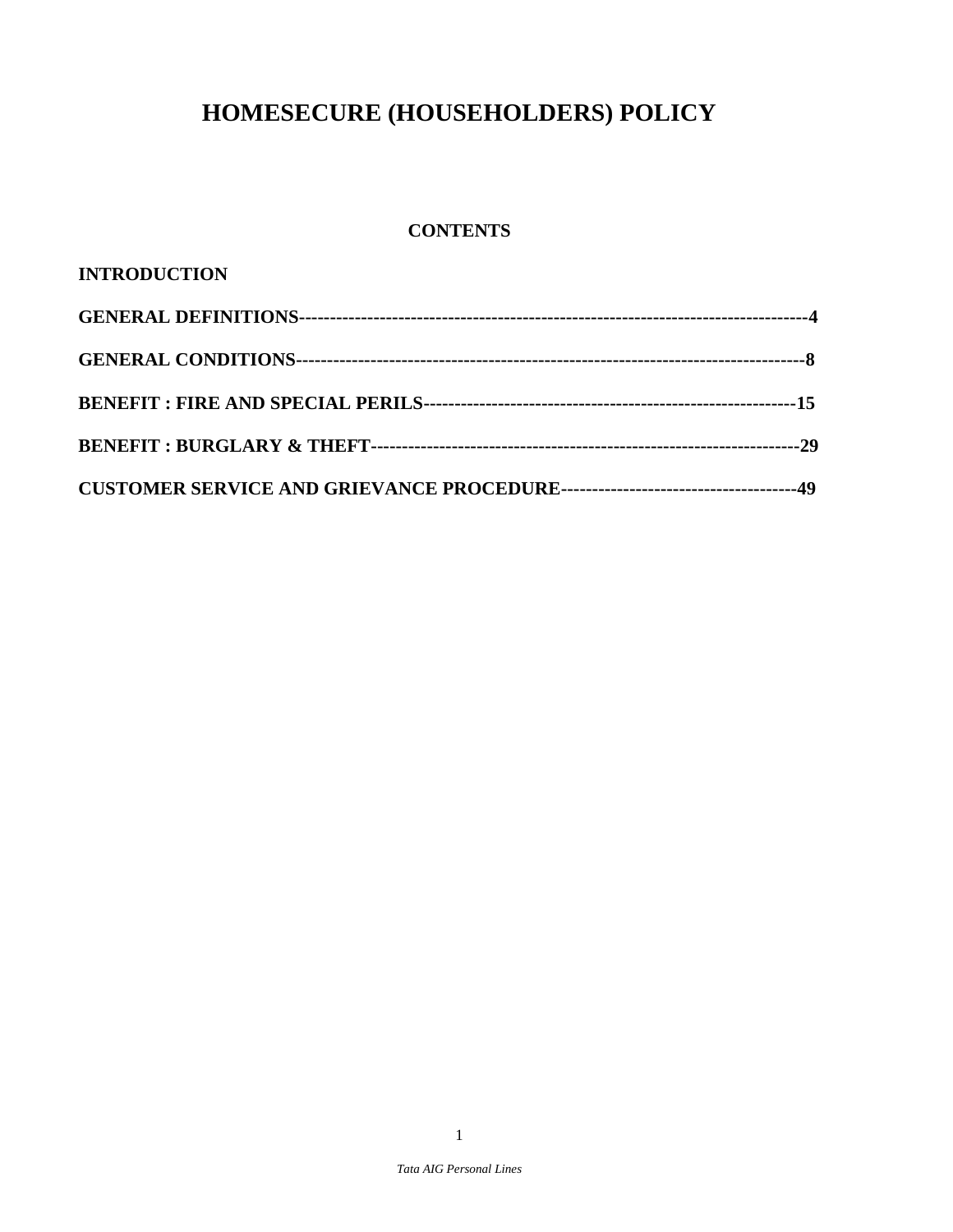#### **GENERAL DEFINITIONS**

In this policy certain words or terms have the specific meanings set out below wherever they appear *italicised* and in Initial Capitals. Where *We* have used the singular person this shall also include the plural and the male gender shall also include the female gender, where the context so admits.

*Accident* and *Accidental* means a sudden, unforeseen, and unexpected physical event beyond *Your*  control caused by external, visible and violent means.

*Benefit Sum Insured* means and denotes the amount of cover available under each Benefit as stated in the *Schedule* (and, where appropriate, as more particularly described and limited per item insured in any annexure to the *Schedule*). This is the maximum amount that *We* will pay for each and every claim and in all under that Benefit, subject always to the *Sum Insured*.

*Break-in* means to enter someone's property illegally by actual force or violence of which there shall be visible marks made at the place of such entry by electricity or chemicals as well as by tools or explosives, usually with the intent to steal or commit a violent act.

*Building* means *Your Home*, built of brick, stone or concrete, roofed with incombustible material ( unless otherwise stated in the *Schedule*), including any domestic garages and outbuildings, swimming pools, terraces, patios, drives, footpaths, gates, and any other permanent fixtures and fittings situated as stated in the *Schedule*.

*Business* or *Business Purposes* means any full or part time, permanent or temporary, activity undertaken with a view to profit or gain.

*Burglary* means an act involving the unauthorised entry to or exit from *Your Home* or attempt thereat by unexpected, forcible, visible and violent means, with the intent to commit an act of *Theft*.

*Contents* means the following not used for *Business* or *Business Purposes*, so long as they are owned by *You* and/or *Your Family* and/or *You* or *Your Family* are legally responsible for them:

- 1) Household goods, such as furnitures, fixtures, fittings, home appliances, interior decorations and items of like nature.
- 2) Personal Effects such as clothes and other articles of personal nature likely to be worn, used or carried including *Personal Money*, *Jewellery* and *Valuables*( up to the limit shown in the *Schedule)*

*Cheque(s)* means any bank draft drawn against deposited funds to pay a specific sum to a specified payee on demand other than drafts with a stamped signature.

*Domestic Staff* means any person employed by *You* solely to carry out domestic duties associated with *Your Home,* but does not include any person employed in any capacity in connection with any *Business*, trade or profession.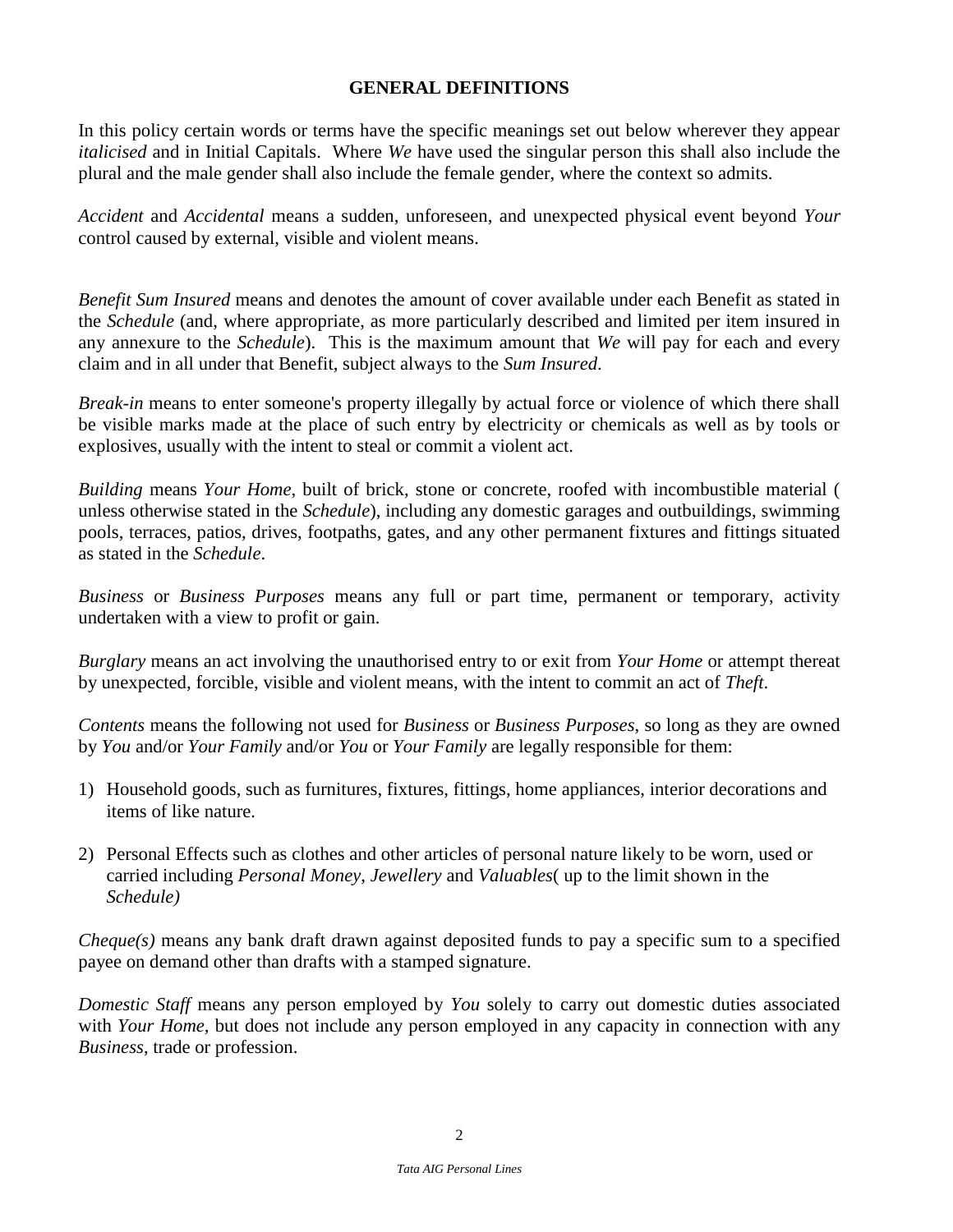*Family*, *Them* or *They* means *You*, *Your* spouse, *Your* children, *Your* parents, and any other persons who:

- 1) are and continue to be normally resident with *You*, and
- 2) not paying a commercial rent

*Fungi* means any type or form of fungus, including but not limited to, all forms of mold or mildew, and any mycotoxins, spores, scents, vapour, gas, or substance, including any byproducts, produced or released by *Fungi*.

*Home* means *Buildings* as shown in the *Schedule* which is used or occupied solely for domestic purposes by *You* and/or *Your Family* and/or *Your Domestic Staff* whether owned by *You* or *Your Family* or otherwise.

*Jewellery* means articles of personal adornment containing gemstones, silver, gold, platinum or other precious metals.

*Kutcha Construction* means *Buildin*gs having walls and/or roofs of wooden planks, thatched leaves, grass, bamboo, plastic, cloth, asphalt, canvas, tarpaulin or the like.

*Larceny* means unlawful taking and carrying away of *Contents* belonging to *You* and/or *Your Family* with the purpose of depriving *You* and/or *Your Family* of its possession permanently.

*Lost or Stolen* means having been inadvertently lost or having been stolen by a third party without *Your* assistance, consent or co-operation.

*Market Value* means the value at which property insured could be replaced with one of the same kind, type, age and condition.

*Minimum Premium* means the amount of Rs.100/-.

*Period of Insurance* means the period of time stated in the *Schedule* for which the *Policy* is valid and operative.

*Personal Money* means currency, coins and bank notes in current use and having a face value.

*Personal Papers* means identification documents issued by *Your* country, state including but not limited to *Your* driver's license and passport

*Policy* means *Your* proposal, the *Schedule*, *Our* covering letter to *You*, insuring clauses that are appearing in each applicable Benefit, definitions, exclusions, conditions and other terms contained herein and any endorsement attaching to or forming part hereof, either at inception or during the *Period of Insurance.*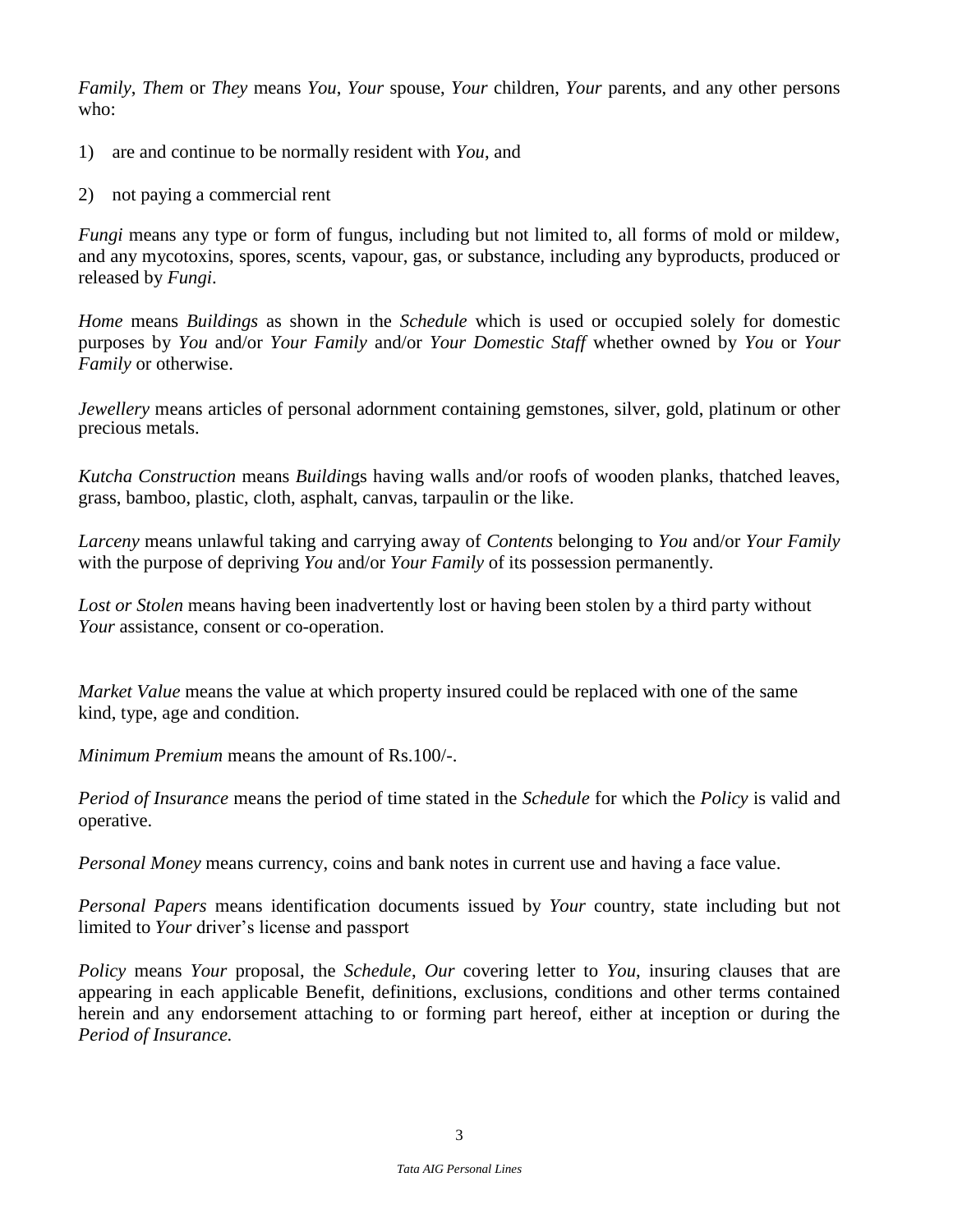*Public Authority* means any governmental, quasi-governmental organisation or any statutory body or duly authorised organisation with the power to enforce laws, exact obedience, command, determine or judge.

*Relative* means *Your* legally married spouse, parent, step-parent, parent in-law, grandparent, child, stepchild, legally adopted child, grandchild, brother, brother in-law, sister, sister in-law, son in-law, daughter in-law, uncle, aunt, niece, nephew, and first cousin

*Replacement cost* means the value at which property insured could be replaced with new property of the same kind, type and specification and includes wherever applicable freight, custom duty, dismantling and re-erection cost and any other relevant charges, if included in the *Sum Insured*.

*Robbery* means the unlawful taking of money or other property from *Your* care and custody by one who has caused or threatened you with bodily harm and has committed an illegal or violent act

*Schedule* means the sheet/s containing the description of items insured, as stated in the *Policy* and any annexure attached to and forming part of this *Policy*.

*Short Period Rates* means:

|                        | For a period not exceeding 15 days |    |          |                       |    | 10% of the annual rate |
|------------------------|------------------------------------|----|----------|-----------------------|----|------------------------|
| ,,                     | ,,                                 | ,, | 1 month  | 15%                   | ,, | ,,                     |
| ,,                     | ,,                                 | ,, | 2 months | 30%                   | ,, | ,,                     |
| ,,                     | ,,                                 | ,, | 3 months | 40%                   | ,, | ,,                     |
| ,,                     | ,,                                 | ,, | 4 months | 50%                   | ,, | ,,                     |
| ,,                     | ,,                                 | ,, | 5 months | 60%                   | ,, | ,,                     |
| ,,                     | ,,                                 | ,, | 6 months | 70%                   | ,, | ,,                     |
| ,,                     | ,,                                 | ,, | 7 months | 75%                   | ,, | ,,                     |
| ,,                     | ,,                                 | ,, | 8 months | 80 %                  | ,, | ,,                     |
| ,,                     | ,,                                 | ,, | 9 months | 85%                   | ,, | ,,                     |
| For a period exceeding |                                    |    | 9 months | The full annual rate. |    |                        |

*Sum Insured* means the amount stated in the *Schedule*, which is the most that *We* will pay during the *Period of Insurance*.

*Theft* means an act of directly or indirectly and illegally permanently depriving *You* and/or *Your Family* of the possession of the *Contents* by any person by violent or forceful means or otherwise.

*Total loss* means if the cost of replacement, repair, reinstatement, renewal or refurbishment of any item is equal to or exceeds the value of the lost or damaged item immediately before the occurrence of the loss or damage.

*Unoccupied* means *Your Home* that remains unoccupied by *You* and/or *Your Family* for more than thirty (30) consecutive days.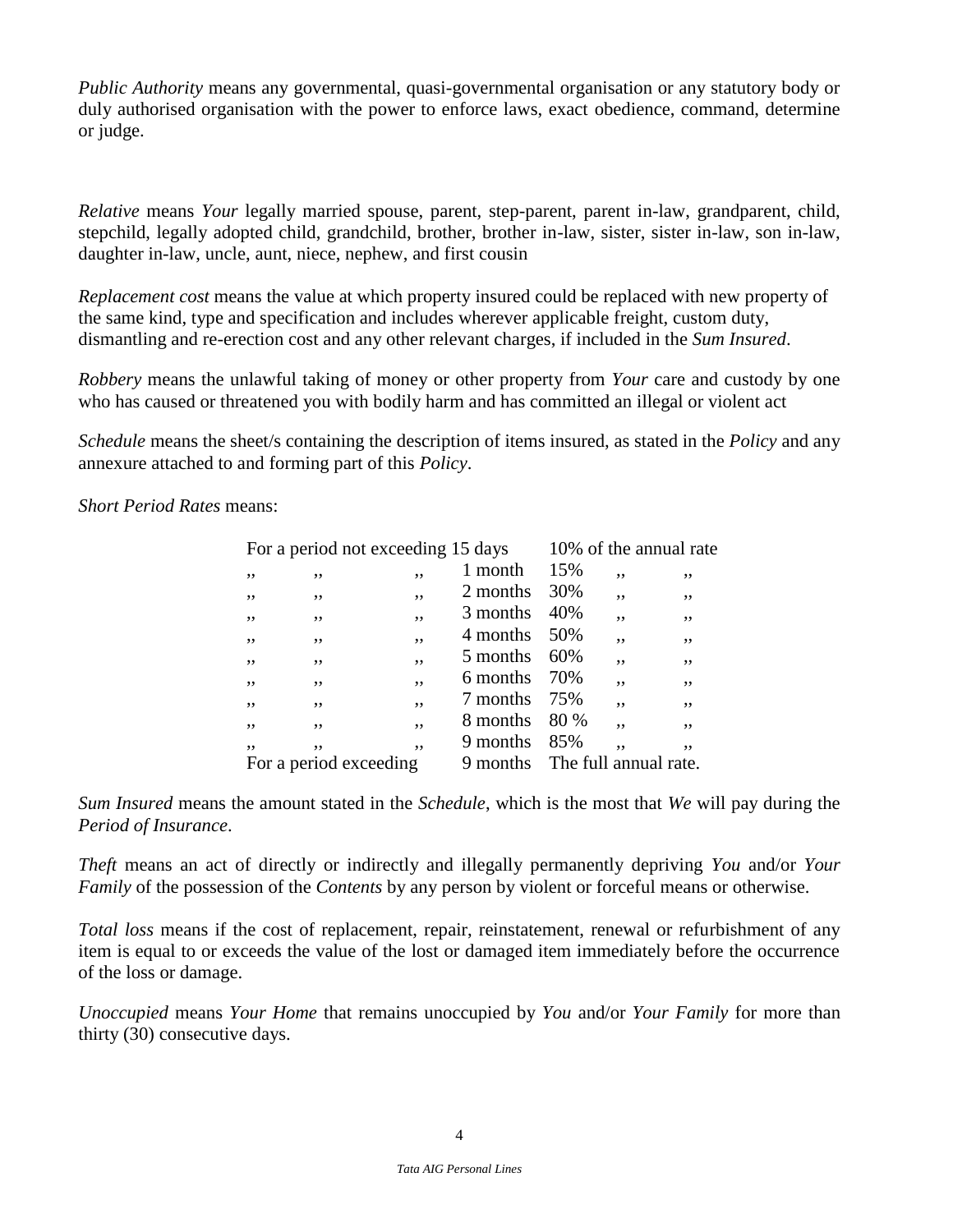*Valuables* mean bullion, stamp, coin or medal collections, curios, painting, work of arts, sculptures, articles of gold, silver or other precious metals and stones, *Jewellery*, fur, manuscripts and items of similar nature.

*Vehicle* means *Your* car, truck, jeep, motorcycle, recreational vehicle, or camper.

*We* or *Us* or *Our* means the Tata AIG General Insurance Company Limited.

*You, Your* or *Yourself* means the person named in the *Schedule* as the policy holder.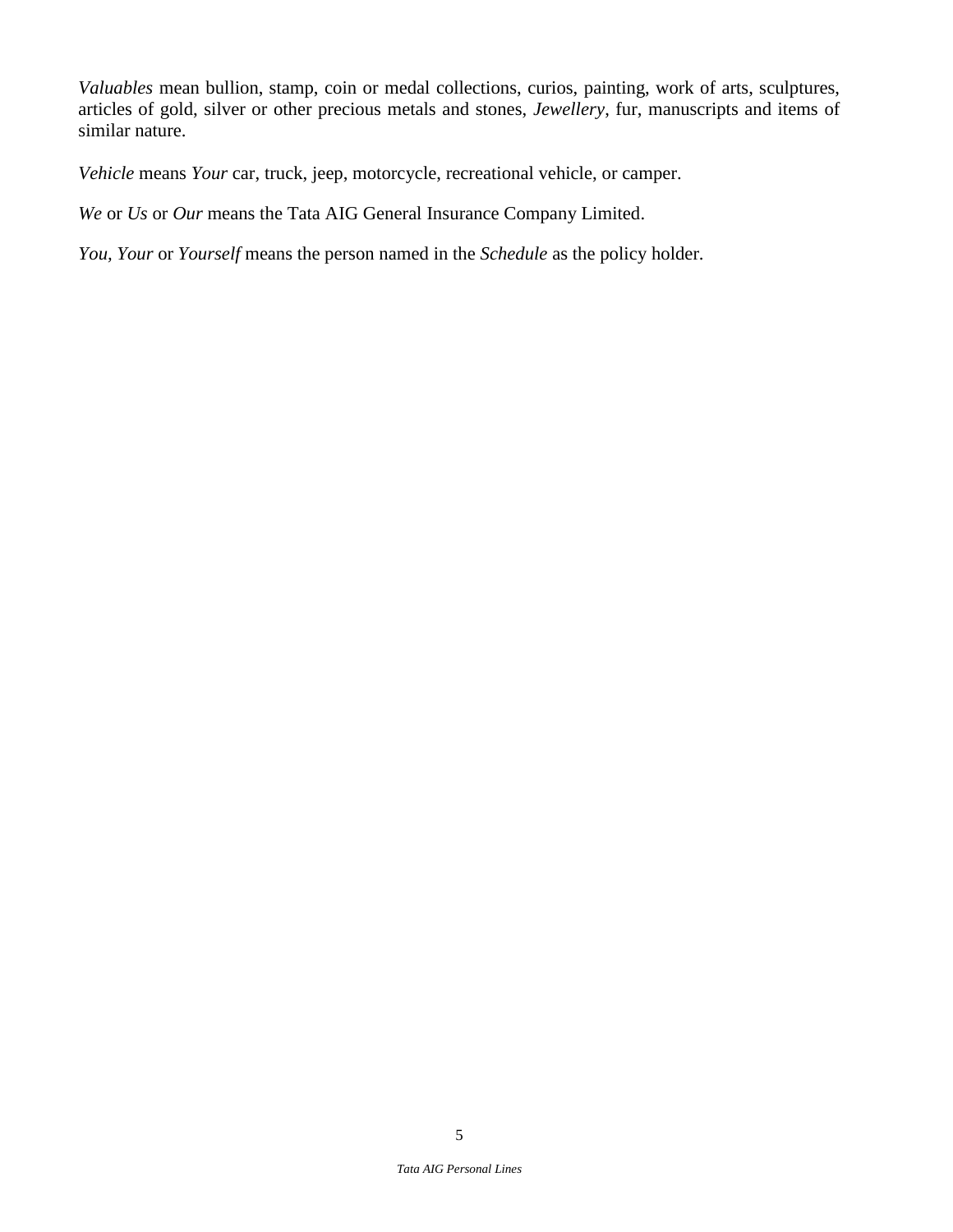#### **GENERAL CONDITIONS**

These terms and conditions have general application to this *Policy* as a whole. Please note that each Benefit may have additional terms and conditions that are specific to that Benefit, and these additional terms and conditions will be listed within the Benefit under the heading "Special Conditions" which would apply in addition to the General Conditions stated herein.

#### 1 **Reasonable Care**

All reasonable steps, safeguards and precautions to avoid any loss or damage that might result in a claim under this *Policy* or otherwise must be taken by *You* and/or *Your Family* and/or *Your Domestic Staff*, and *You* and/or *Your Family* shall exercise reasonable care in employing *Domestic Staff* or other employees or contractors to work in *Your Home .*

#### 2 **Adequacy of Sum Insured**

*You* must at all times keep the *Sum Insured* at a level, which represents the full value of any property, insured under this *Policy*, which means in relation to any:

a) Benefit: *Burglary*, Fire & Special Perils - *Contents* - the *Replacement cost*.

#### 3 **Your duties after a loss**

If an event occurs that may give rise to a claim under this *Policy*, or there are circumstances that are likely to give rise to a claim, *You* must:

- a) Inform *Us* immediately through telephone/fax/email/SMS/registered post within 7 days from the occurrence of the loss or the event giving rise to the claim*.*
- b) Provide *Us* with all relevant information, documentation and details of items lost, damaged or destroyed alongwith their values, and also any other assistance that *We* may reasonably require to enable *Us* or independent surveyors or *Our* representatives to investigate any claim and/or to establish to *Our* reasonable satisfaction that a loss of the amount stated has occurred under this *Policy*. Specifically in the case of the notification of a circumstance likely to give rise to a claim, *You* shall also give *Us* reasons for the anticipation of a claim with full particulars including dates and the persons involved.
- c) Preserve any damaged property so that it may, at *Our* discretion, be inspected and examined by independent surveyors or *Our* representatives.
- d) In case of actual or attempted *Burglary* or *Theft*, *You* must in addition to a), b) and c) above:
	- i) immediately lodge a written complaint with the police listing out the items with values that were lost, damaged or destroyed and that You intend to claim for and forward a copy of that written complaint, the First Information Report and/or Final Report to *Us*, and
	- ii) take all practicable steps to apprehend the guilty persons and to recover any property Lost, and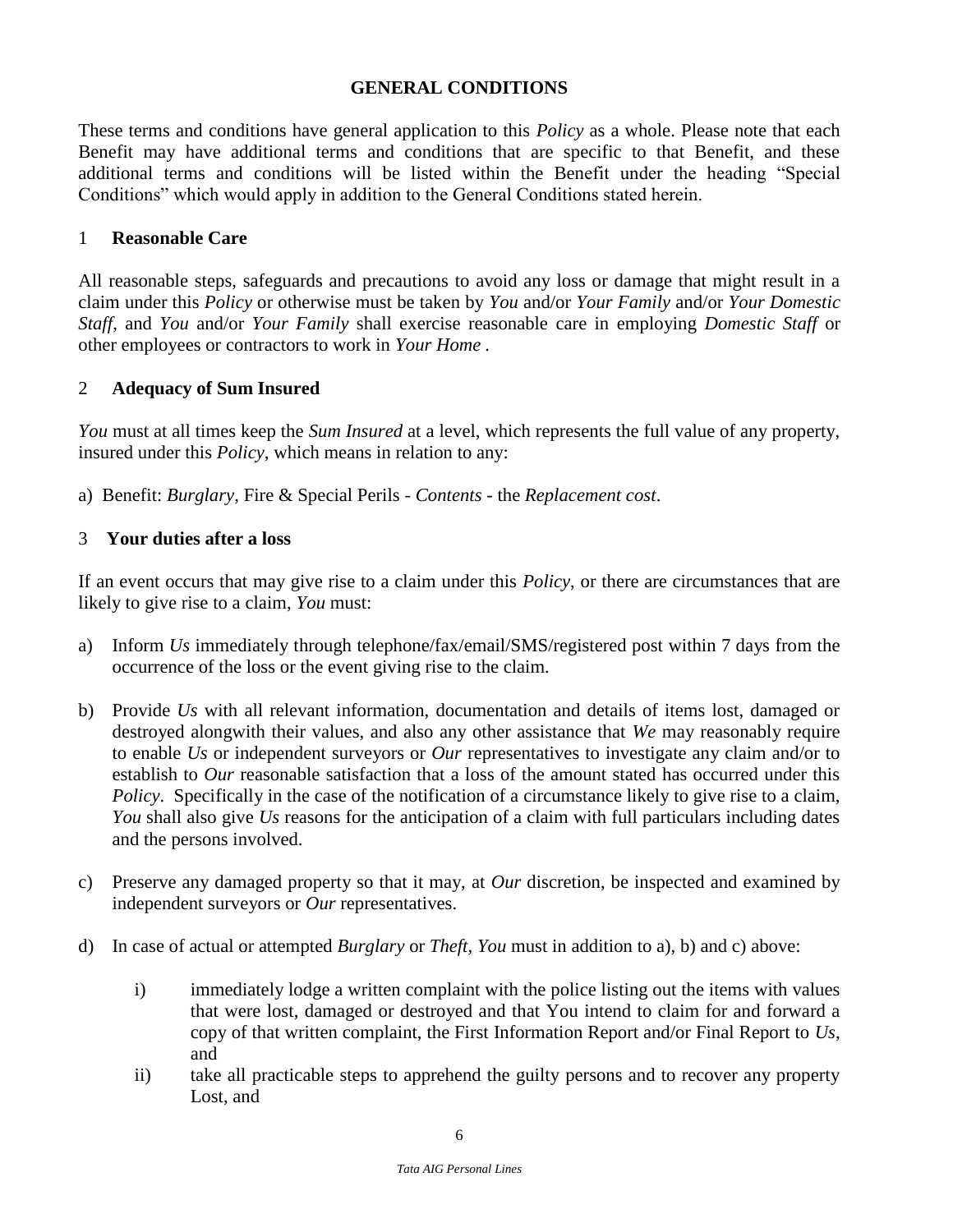- iii) protect the remaining property from further damage as per General Condition 1 above, and
- iv) within 7 days supply Us with an inventory of damaged or stolen property detailing the quantity, age, description, actual replacement value and amount of loss claimed for in respect of each item, along with all documentation required to support and substantiate *Your* claim.
- e) In case the event or circumstance to be notified involves any form of legal process, *You* must in addition to a), b), c) and d) above:
	- i) immediately send *Us* every written notice or information of any verbal notice of a claim, and
	- ii) immediately send *Us* any writ, summons, or other legal process issued or commenced against *You*, and
	- iii) permit *Us* to take over the control and conduct of the defence, pursuit or settlement of any claim and provide *Us* or *Our* representatives with such cooperation and assistance as may be required for that purpose, and
	- iv) not, without *Our* prior written consent, incur any costs, admit liability for or attempt to settle, make any admission, offer any payment or otherwise assume any contractual obligation with respect to any legal action or threat of legal action.
	- v) provide *Us* with the names and addresses of any known persons injured and any available witnesses
	- vi) provide *Us* with any legal documents and other documents which will help *Us* defend any insured person and
	- vii) assist and cooperate with *Us* in the conduct of the defence by helping *Us*
		- 1. to make settlement
		- 2. to enforce any right of contribution or indemnity against any person or organisation who may be liable to an insured person
		- 3. to attend hearings and trials
		- 4. to secure and give evidence and obtain the attendance of witnesses
	- viii) Notify the credit card, bank card or card issuing company in case of loss under credit card cover

## 4 **Basis of Loss Settlement**

If *You* make a claim under this *Policy* that *We* accept for payment, then the basis upon which *We*  shall calculate the payment due to *You* and make payment shall be as follows:

- a) In the event of a *Total Loss* of a covered item, *We* will pay *You* the *Replacement cost* of the item (or, if not readily available, then an item of equivalent but not better quality) , less salvage value but limited nevertheless to the *Benefit Sum Insured* or the limit as stated in the *Schedule*. In case property is not replaced or reinstated then *We* will pay the amount of damage after due allowance for wear and tear and depreciation but limited nevertheless to the *Benefit Sum Insured* or the limit as stated in the *Schedule*.
- b) In the case of damage (partial loss) to a covered item: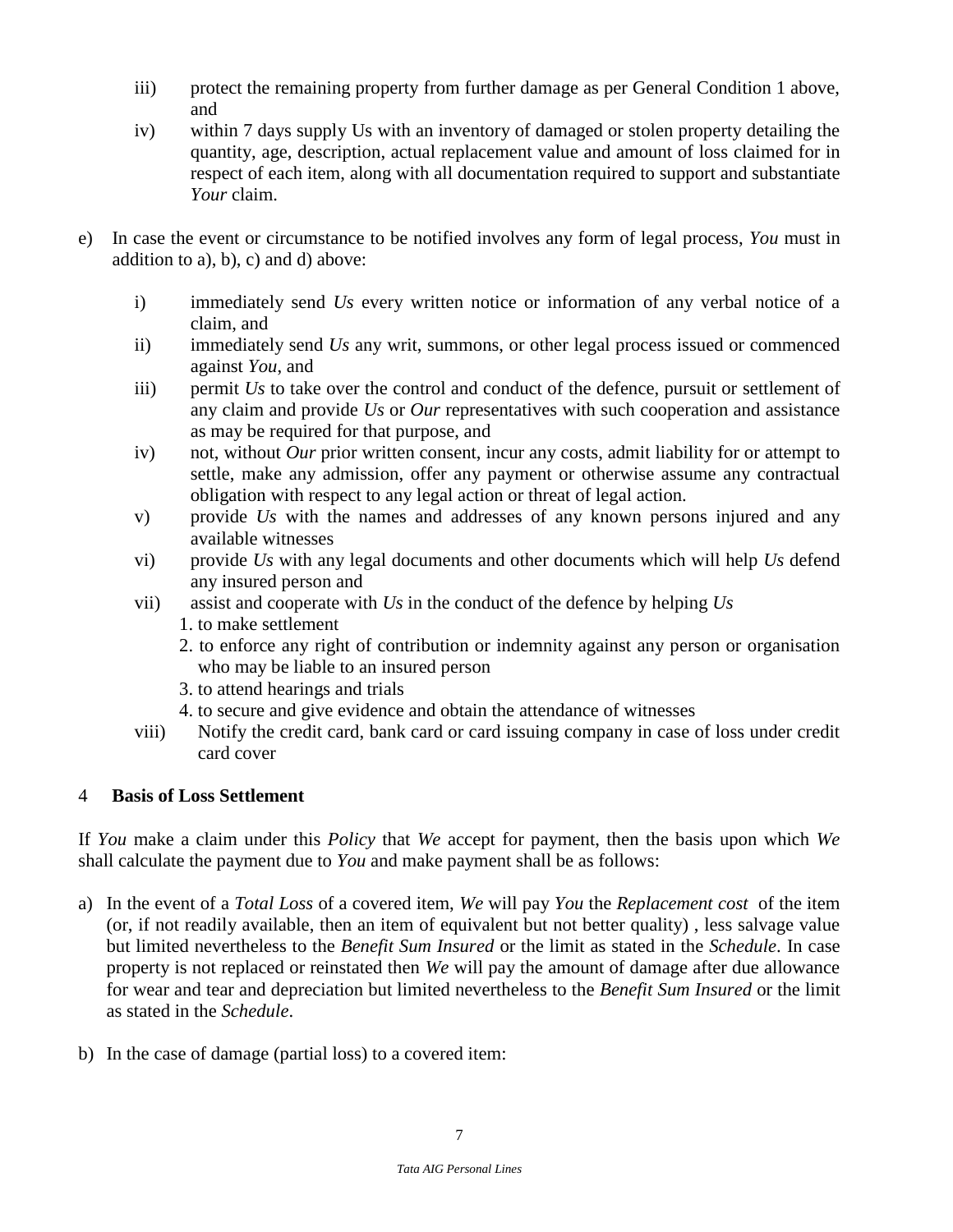If it is reasonably capable of repair, reinstatement, renewal or refurbishment then *Our* payment to *You* will reflect *Your* reasonable costs of restoring by such means the damaged item to its condition immediately prior to the event that gave rise to the claim under this *Policy* without any allowance for wear and tear and depreciation involving replacement of parts except those with limited life, less salvage value of replaced item/part but limited nevertheless to the *Benefit Sum Insured* or the limit as stated in the *Schedule*.

## **Special Provisions**

- 1. This Memorandum shall be without force or effect if
	- a) *We* will only pay *You* in India and in Indian Rupees subject to *Your* having established to *Our*  reasonable satisfaction that the replacement, reinstatement, repair, renewal or refurbishment has been effected by *You*.
	- b) *We* shall not make any payment for the cost of any enhancements, alterations, additions and/or improvements.
	- c) *We* shall not make any payment for more than 20% of the *Benefit Sum Insured* of "Benefit: Fire" or "Benefit: Burglary & Theft" (if opted on first loss basis and item wise value not declared)" in respect of any one item unless specifically declared by *You* in *Your* Proposal and accepted by *Us*.
	- d) If at the time of the happening of any event that gives rise to a claim under this *Policy* the *Benefit* Sum Insured in this *Policy* is less than 85% of the full value of the property, as provided for under General Condition 2, then the amount of any payment that *We* are obliged to make, shall be reduced by a sum equal to a rateable proportion of the loss or damage sustained. Under no circumstances will *Our* liability to make payment exceed the *Benefit Sum Insured* relating to the Benefit under which the claim has been preferred. Every item, if more than one, of the *Policy* shall be separately subject to this condition.
	- e) If *You* have any other insurance(s) that would cover a claim under this *Policy*, or would cover that claim but for the existence of this *Policy*, then *Our* payment to *You* will represent a rateable proportion of the claim.
	- f) Under no circumstances will *Our* liability to make payment exceed the *Benefit Sum Insured* under any particular Benefit per claim and in the aggregate.

## 5 **Change in Circumstances**

*We* have granted cover in reliance on the information that *You* have provided in *Your* proposal, which is the basis of this contract and shall be considered incorporated into it. Accordingly, *You* must notify *Us*, immediately, of any change in the information contained in *Your* proposal or any other material change in *Your* circumstances, including but not limited to, the following:

- a) Change of address.
- b) Structural alteration to *Your Home.*
- c) Expectation or knowledge that *Your Home* will be *Unoccupied*.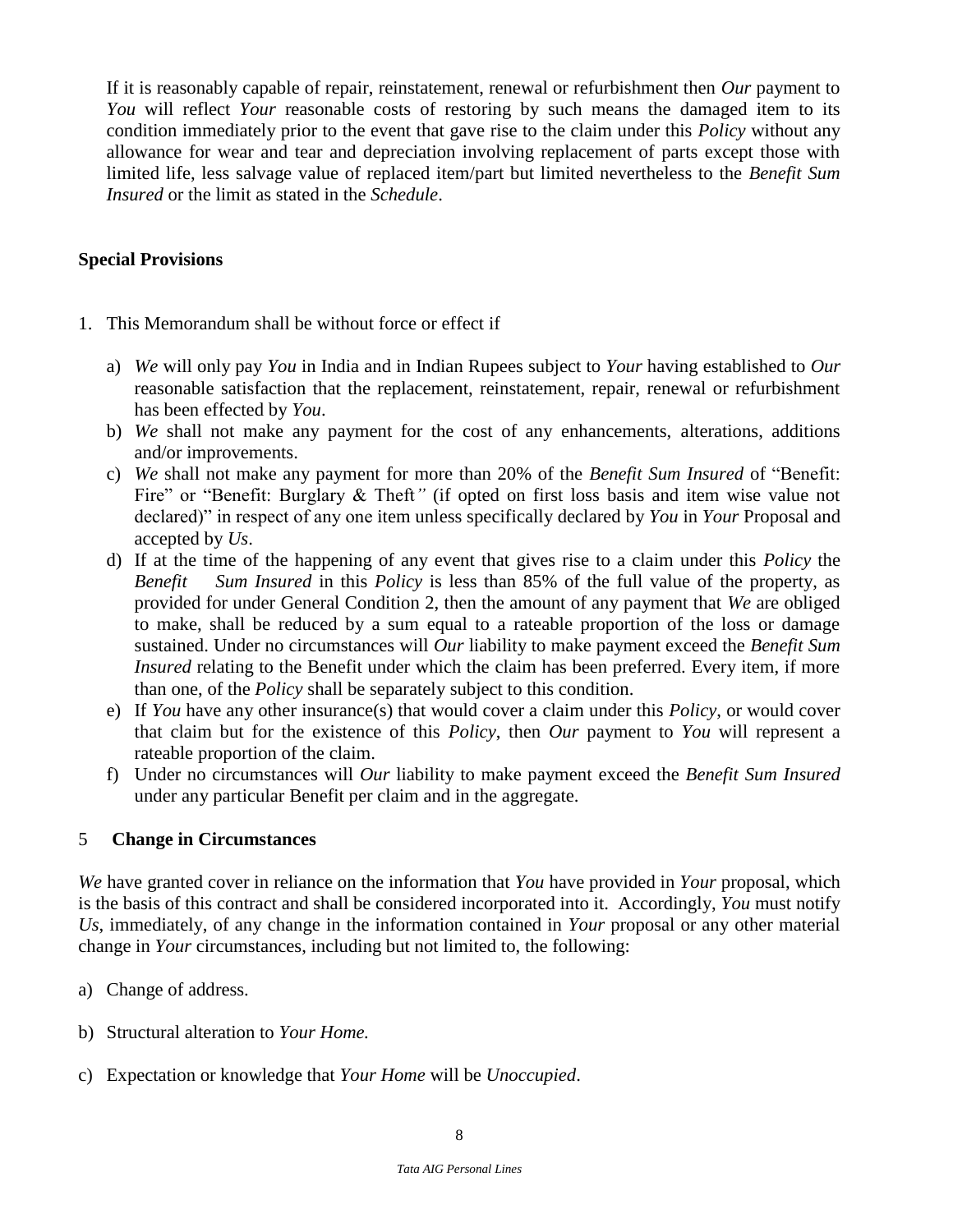- d) Act of insolvency on *Your* part or that of *Your Family*.
- e) Any police caution for or charge in respect of any offence under, other than a driving offence.

This *Policy* will not respond to any claim unless prior written notice (duly acknowledged by *Us)* of any material change has been given to *Us* and *You* have paid *Us* any additional premium due, if any.

### 6 **Fraud**

If *You* or anyone acting on *Your* behalf put forward any claim under this *Policy* knowing the same to be false or fraudulent, as regards amount or otherwise, this *Policy* shall be void in its entirety and be of no effect whatsoever and all claims that *You* may have made for an indemnity under it shall be forfeited.

## 7 **Cancellation**

- a) *You* may cancel this *Policy*, if *You* decide not to accept the *Policy* by returning the same within 7 days of receipt. *We* shall then refund full premium after retaining Rs.100 as administrative expense.
- b) *You* may cancel this *Policy* by giving *Us* 15 days written notice and *We* shall then refund a portion of the premium on *Short Period Rates* for the remaining *Period of Insurance*, subject to *Our* retention of the *Minimum Premium*. However, if *You* have made any claim on this *Policy*  before the cancellation date then no refund of premium will be given.
- c) *We* may cancel this *Policy* by giving *You* 15 days written notice and *We* shall then refund a prorata portion of the premium for the remaining *Period of Insurance* unless *You* have made any claim under this *Policy*, in which case no refund of premium will be due to *You*.
- d) *We* will pay any refund due as soon as practicable, but this is not a condition precedent to the effectiveness of cancellation.

## 8 **Dispute Resolution**

If any dispute or difference shall arise as to the quantum to be paid under this *Policy* (liability being otherwise admitted) such difference shall independently of all other questions be referred to the decision of a sole arbitrator to be appointed in writing by *You* and *Us* jointly .If there is no agreement upon a single arbitrator within 30 days of any party invoking arbitration, the same shall be referred to a panel of three arbitrators, comprising of two arbitrators, one to be appointed by each of the parties to the dispute/difference and the third arbitrator to be appointed by such two arbitrators and arbitration shall be conducted under and in accordance with the provisions of the Arbitration and Conciliation Act, 1996.

## 9 **Compliance with Terms and Conditions**

*Your* and/or *Your Family's* and/or *Your Domestic Staff's* compliance with the terms and conditions of this *Policy*, in so far as these require anything to be done by *You* and/or by *Them* or complied with by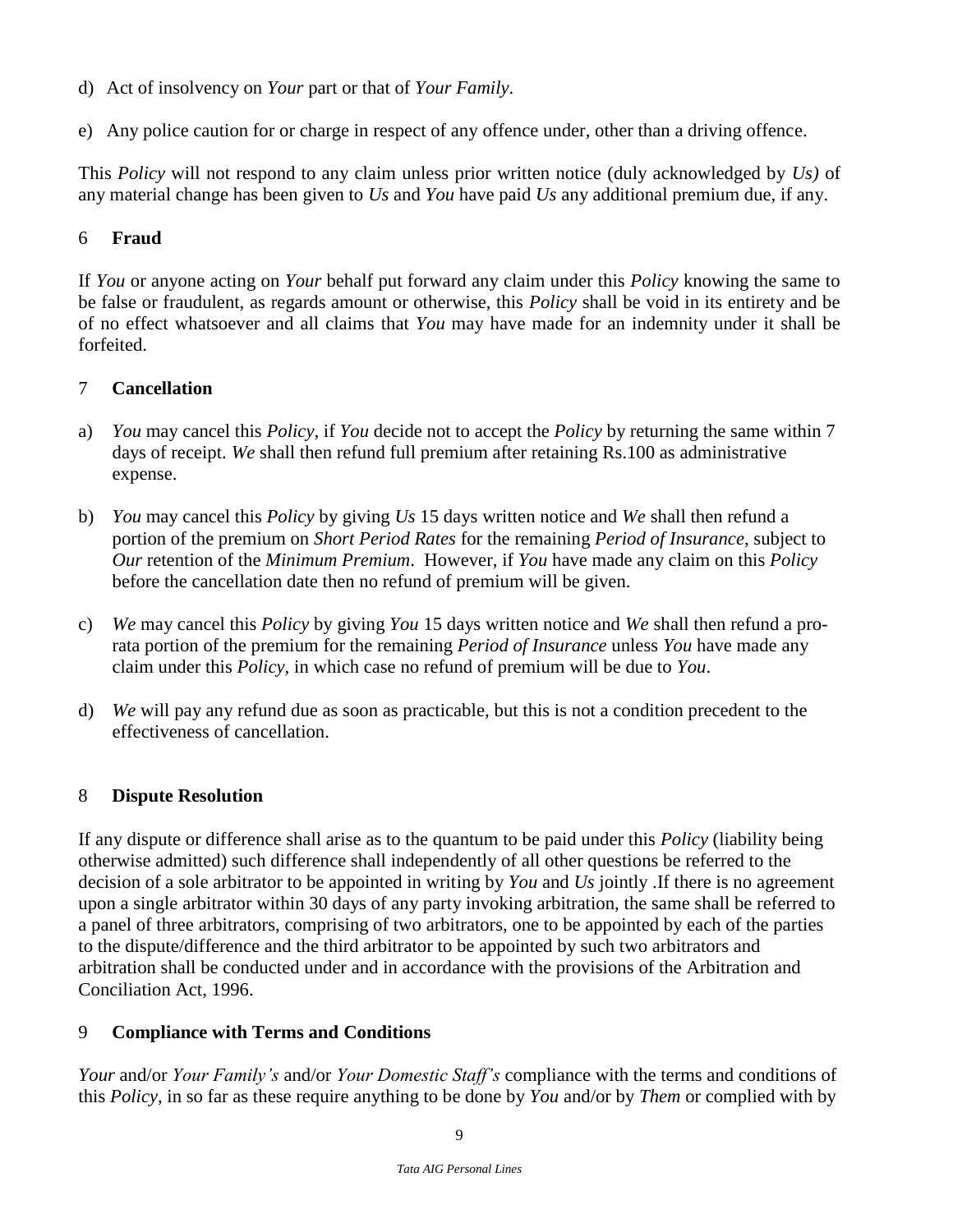*You* and/or *Them*, is a condition precedent to *Our* liability. In the event of any breach, *We* may repudiate any liability for *Your* claim.

## 10 **Your Special Rights & Duties**

*You* shall represent all persons insured under this *Policy* as to:

- a) The giving and receiving of any notice of cancellation.
- b) The receipt of any endorsements to this *Policy*.
- c) The payment of premium and receipt of return premium.
- d) The acceptance of any other notices or communications under or in respect of this *Policy*.

#### 11. **This** *Policy* **does not cover**

Any consequential loss or loss, destruction, damage due to:

- 1. War, invasion, act of foreign enemy, hostilities (whether war be declared or not), civil war rebellion, revolution insurrection mutiny, military, or usurped power, seizure, capture, arrests, restraints and detainments of all kings, princes and people of whatever nation, condition or quality what so ever;
- 2. Ionising radiations contamination by radio activity from any nuclear fuel or from any nuclear waste from the combustion (including any self sustaining process of nuclear fission)of nuclear fuel;
- 3. Nuclear weapons material;
- 4. Wilful act by *You, Your Family, Domestic Staff.*
- 5. "*Fungi*" ,Wet or Dry Rot, or Bacteria, meaning the presence, growth, proliferation, spread or any activity of "*Fungi*", wet or dry rot or bacteria. Whenever "*Fungi*", wet or dry rot,or bacteria occur, the *Fungi*, wet or dry rot, or bacteria and any resulting loss is always excluded under this *Policy*, however caused. In addition, there is no coverage to test for, monitor, clean up, remove, remediate, contain, treat, de-toxify, neutralize, or in any way respond to, or assess the effects of, "*Fungi*", wet or dry rot, or bacteria."
- 6. Consequential loss Consequential loss of any kind or description.
- 7. Existing damage

Any loss, damage, *Accident*, injury occurring before cover commences under the *Policy*.

8. Terrorism:

This *Policy* excludes loss, damage, cost or expense of whatsoever nature directly or indirectly caused by, resulting from or in connection with any act of terrorism regardless of any other cause or event contributing concurrently or in any other sequence to the loss.

For the purpose of this exclusion, an act of terrorism means an act or series of acts, including but not limited to the use of force or violence and/or the threat thereof, of any person or group(s) of persons, whether acting alone or on behalf of or in connection with any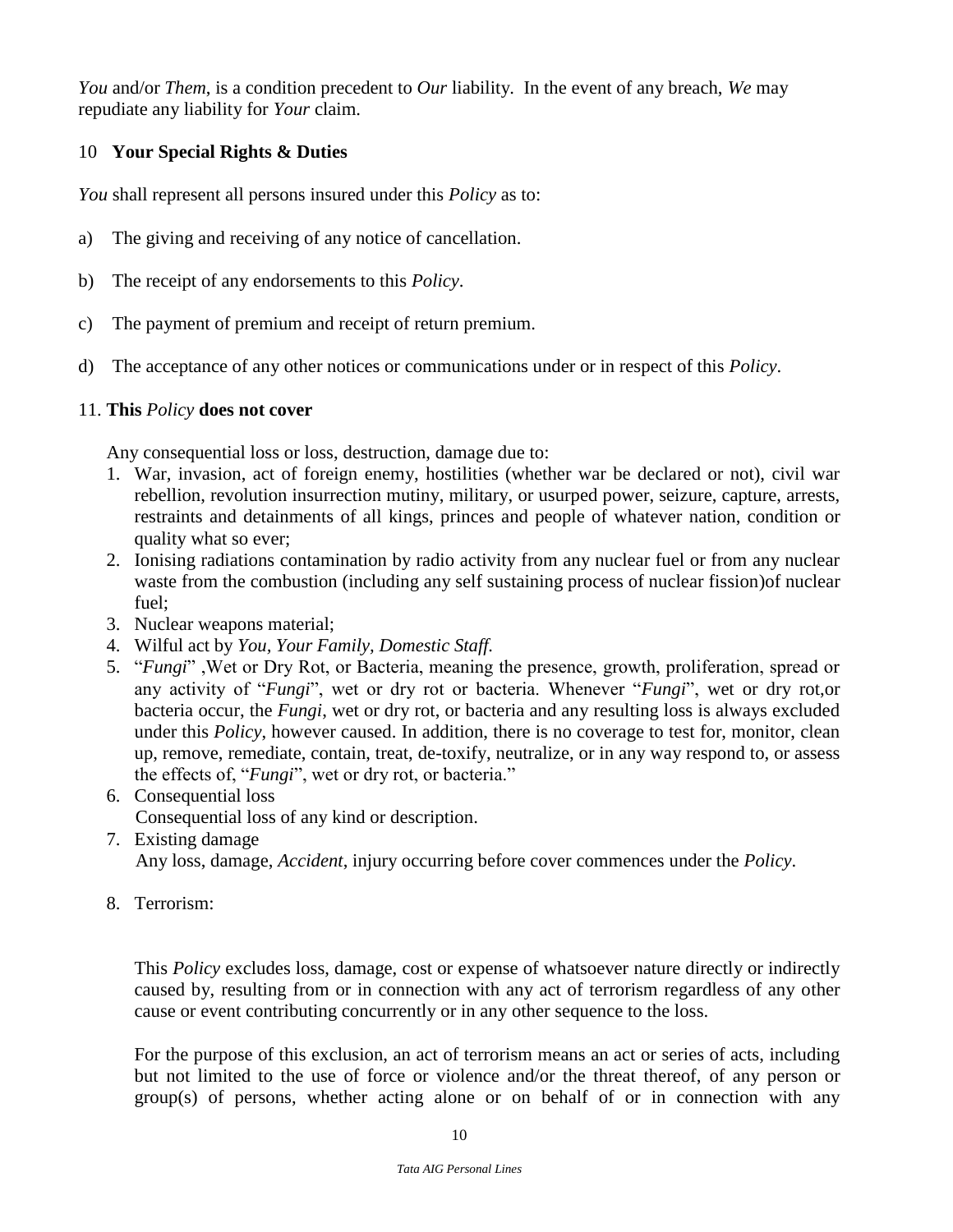organisation(s) or government(s), or unlawful associations, recognized under Unlawful Activities (Prevention) Amendment Act, 2008 or any other related and applicable national or state legislation formulated to combat unlawful and terrorist activities in the nation for the time being in force, committed for political, religious, ideological or similar purposes including the intention to influence any government and/or to put the public or any section of the public in fear for such purposes.

This exclusion also includes loss, damage, cost or expense of whatsoever nature directly or indirectly caused by, resulting from or in connection with any action taken in controlling, preventing, suppressing or in any way relating to the above.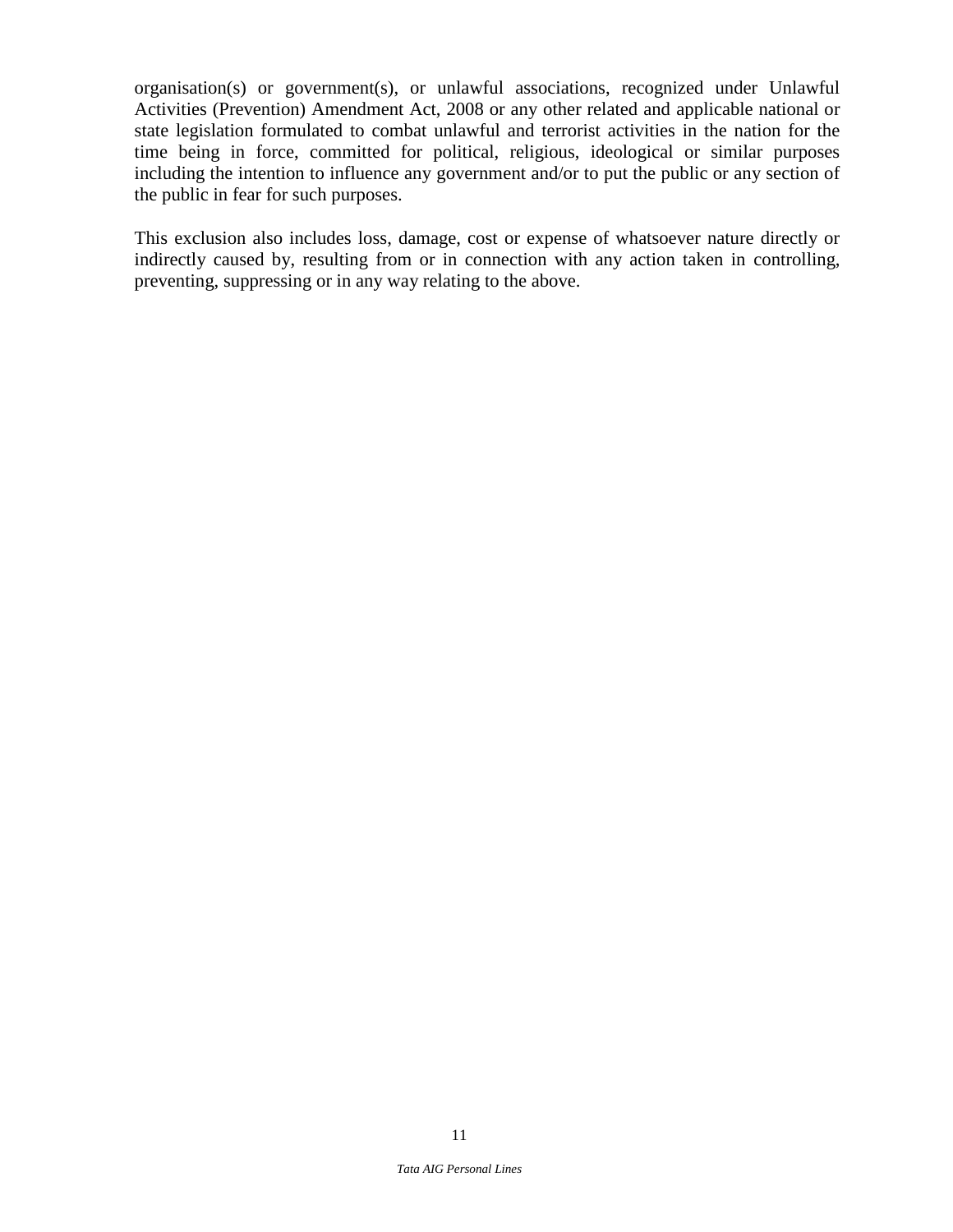## **BENEFIT: FIRE AND SPECIAL PERILS**

What *We* will Cover

*We* will pay you for the loss or damage to the *Contents* described in the *Schedule* by the perils specified herein below unless an exclusion applies.

## **I. Fire**

Excluding destruction or damage caused to the property insured by

- (a) (i) its own fermentation, natural heating or spontaneous combustion.
	- (ii) its undergoing any heating or drying process.
- (b) burning of property insured by order of any *Public Authority*.

## **II. Lightning**

## **III. Explosion/Implosion**

(Excluding loss, destruction or damage)

- g) to the boilers (other than domestic boilers), economizers or other vessels, machinery or apparatus ( in which steam is generated) or their *Contents* resulting from their own explosion/implosion,
- h) caused by centrifugal forces.

### **IV. Aircraft Damage**

Loss, Destruction or damage caused by Aircraft, other aerial or space devices and articles dropped therefrom excluding those caused by pressure waves.

## **V. Riot, Strike, Malicious and Terrorism Damage**

Loss of or visible physical damage or destruction by external violent means directly caused to the property insured but excluding those caused by:

a. Total or partial cessation of work or the retardation or interruption or cessation of any process or operations or omissions of any kind.

b. Permanent or temporary dispossession resulting from confiscation, commandeering, requisition or destruction by order of the Government or any lawfully constituted authority.

c. *Burglary*, housebreaking, *Theft, Larceny* or any such attempt or any omission of any kind of any person (whether or not such act is committed in the course of a disturbance of public peace) in any malicious act.

If the company alleges that the loss/damage is not caused by any malicous act, the burden of proving the contrary shall be upon the insured.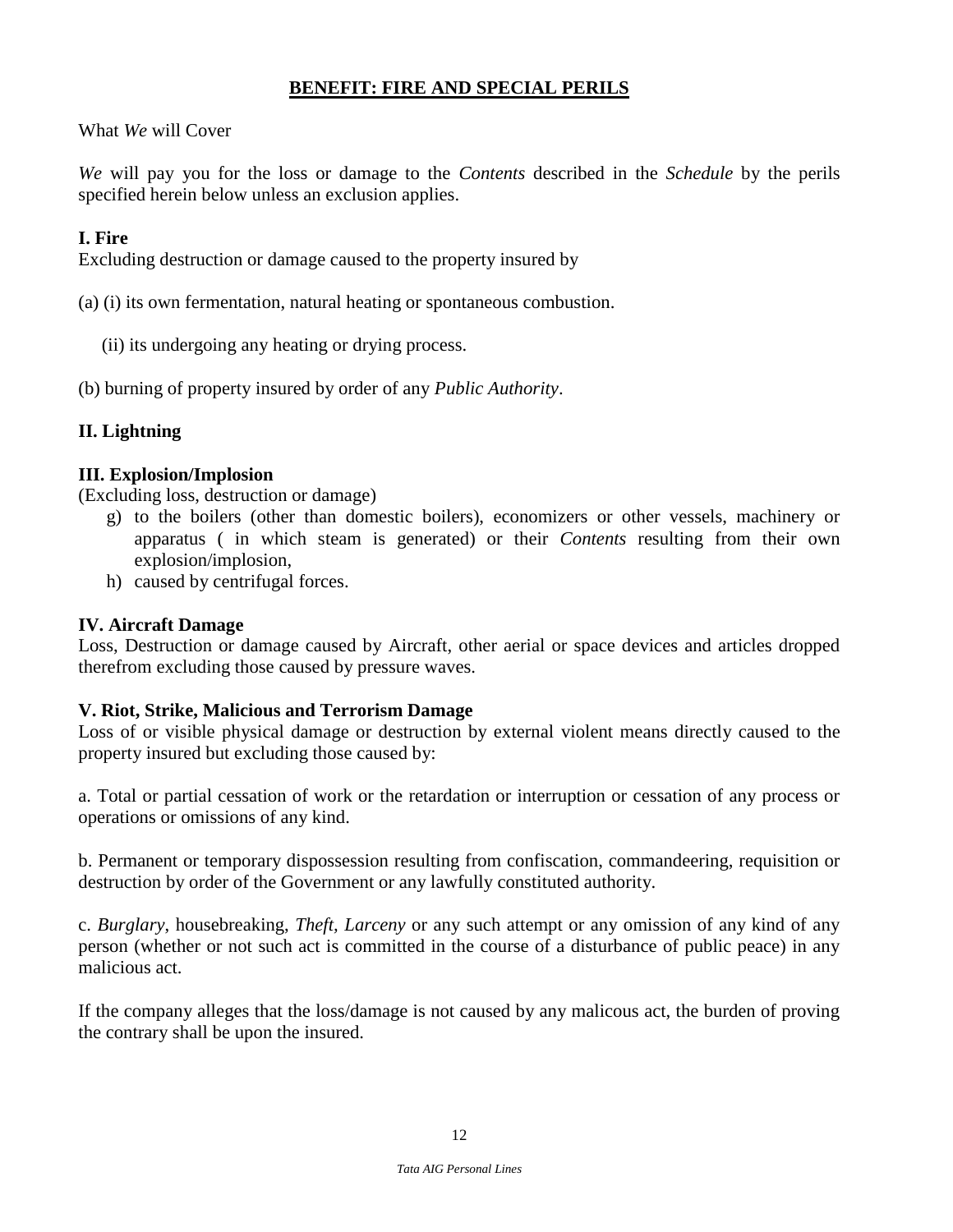#### **Terrorism Damage Exclusion Warranty**:

This *Policy* excludes loss, damage, cost or expense of whatsoever nature directly or indirectly caused by, resulting from or in connection with any act of terrorism regardless of any other cause or event contributing concurrently or in any other sequence to the loss.

For the purpose of this exclusion, an act of terrorism means an act or series of acts, including but not limited to the use of force or violence and/or the threat thereof, of any person or group(s) of persons, whether acting alone or on behalf of or in connection with any organisation(s) or government(s), or unlawful associations, recognized under Unlawful Activities (Prevention) Amendment Act, 2008 or any other related and applicable national or state legislation formulated to combat unlawful and terrorist activities in the nation for the time being in force, committed for political, religious, ideological or similar purposes including the intention to influence any government and/or to put the public or any section of the public in fear for such purposes.

This exclusion also includes loss, damage, cost or expense of whatsoever nature directly or indirectly caused by, resulting from or in connection with any action taken in controlling, preventing, suppressing or in any way relating to the above.

#### **VI. Storm, Cyclone, Typhoon, Tempest, Hurricane, Tornado, Flood and Inundation**

Loss, destruction or damage directly caused by Storm, Cyclone, Typhoon, Tempest, Hurricane, Tornado, Flood or Inundation excluding those resulting from volcanic eruption or other convulsions of nature.

#### **VII Impact Damage**

Loss of visible physical damage or destruction caused to the property insured due to Impact by any Rail/ Road *Vehicle* or animal by direct contact not belonging to or owned by

- a) the insured or any occupier of the premises or
- b) their employees while acting in the course of their employment.

#### **VIII. Subsidence and Landslide including Rock slide**

Loss, destruction or damage directly caused by Subsidence of part of the site on which the property stands or Land slide/ Rock slide excluding:

a. the normal cracking, settlement or bedding down of new structures

- b. the settlement or movement of made up ground
- c. coastal or river erosion

d. defective design or workmanship or use of defective materials

e. demolition, construction, structural alterations or repair of any property or groundworks or excavations.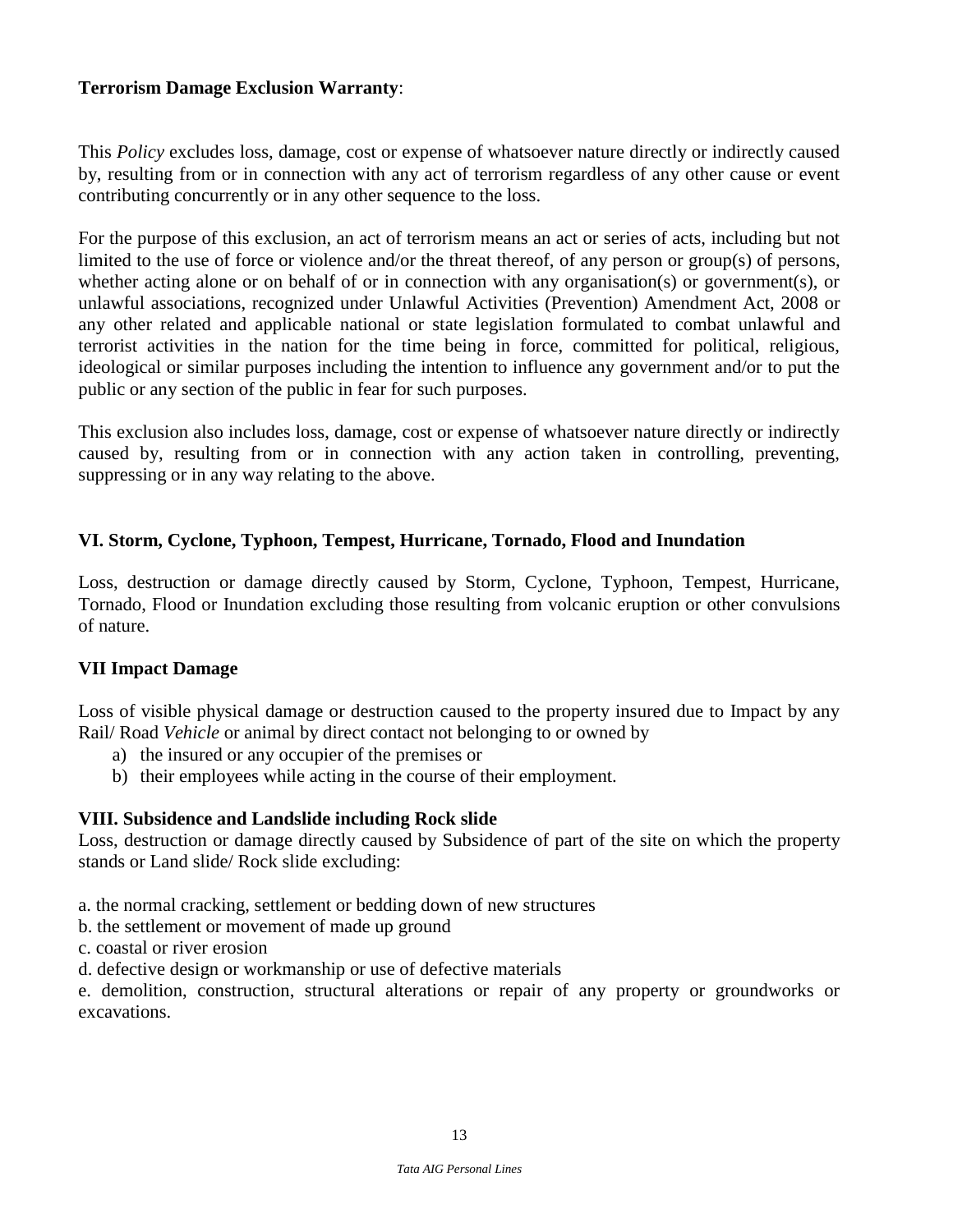## **IX. Bursting and/or overflowing of Water Tanks, Apparatus and Pipes**

#### **X Missile Testing operations**

### **XI Leakage from Automatic Sprinkler Installations**

Excluding loss, destruction or damage caused by:

- a. Repairs or alterations to the *Building*s or premises
- b. Repairs, Removal or Extension of the Sprinkler Installation
- c. Defects in construction known to the Insured.

## **XII Bush Fire**

Excluding loss, destruction or damage caused by Forest Fire.

## **XIII Earthquake (Fire & Shock**)

Loss or damage (including loss or damage by fire) to any of the property insured by this *Policy* occasioned by or through or in consequence of earthquake including flood or overflow of the sea, lakes, reservoirs and rivers and/or Landslide / Rockslide resulting therefrom.

Provided always that all the conditions of this *Policy* shall apply (except in so far as they may be hereby expressly varied) and that any reference therein to loss or damage by fire shall be deemed to apply also to loss or damage directly caused by any of the perils which this insurance extends to include by virtue of this endorsement.

#### **0nus of proof**

In the event of the Insured making any claim for loss or damage under this *Policy* he must (if so required by the Company) prove that the loss or damage was occasioned by or through or in consequence of earthquake.

PROVIDED that the liability of the Company shall in no case exceed in respect of each item the sum expressed in the said *Schedule* to be insured thereon or in the whole the total *Sum Insured* hereby or such other sum or sums as may be substituted therefore by memorandum hereon or attached hereto signed by or on behalf of the Company.

#### **What** *We* **Will not Cover**

This *Policy* does not cover

1. First Rs.250/- in respect of each and every claim.

2. Loss, destruction or damage caused by war, invasion, act of foreign enemy hostilities or war like operations (whether war be declared or not), civil war, mutiny, civil commotion assuming the proportions of or amounting to a popular rising, military rising, rebellion, revolution, insurrection or military or usurped power.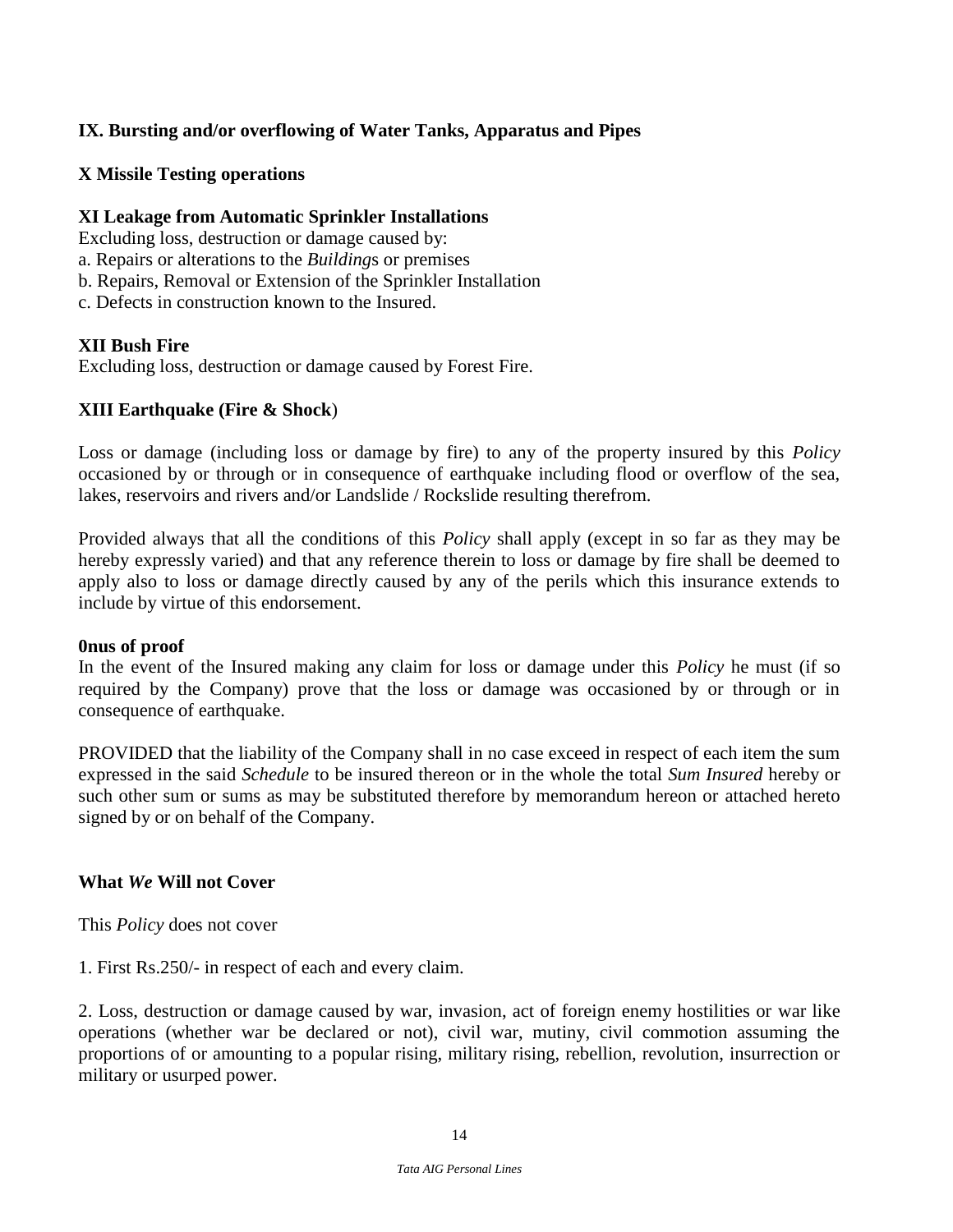- 3. Loss, destruction or damage directly or indirectly caused to the property insured by
	- a. ionising radiations or contamination by radioactivity from any nuclear fuel or from any nuclear waste from the combustion of nuclear fuel
	- b. the radio active toxic, explosives or other hazardous properties of any explosive nuclear assembly or nuclear component thereof
- 4. Loss, destruction or damage caused to the insured property by pollution or contamination excluding

a. pollution or contamination which itself results from a peril hereby insured against.

b. any peril hereby insured against which itself results from pollution or contamination

5. Loss, destruction or damage to bullion or unset precious stones, curios or works of art for an amount exceeding Rs. 10000/-, manuscripts, plans, drawings, securities, obligations or documents of any kind, stamps, coins or paper money, *Cheques*, books of accounts or other business books, computer systems records, explosives unless otherwise expressly stated in the *Policy*.

6. Loss, destruction or damage to any electrical machine, apparatus, fixture or fitting arising from or occasioned by over- running, excessive pressure, short circuiting, arcing, self- heating, or leakage of electricity, from whatever cause (lightning included) provided that this exclusion shall apply only to the particular electrical machine, apparatus, fixture or fitting so affected and not to other machines, apparatus, fixtures or fittings which may be destroyed or damaged by fire so set up.

7. Loss of earnings, loss by delay, loss of market or other consequential or indirect loss or damage of any kind or description whatsoever.

8. Loss by *Theft* during or after occurrence of any insured peril except a provided under Riot, Strike and Malicious Damage cover.

9. Any Loss or damage occasioned by or through or in consequence directly or indirectly due to volcanic eruption or other convulsions of nature.

10. Loss or damage to property insured if removed to any *Building* or place other than in which it is herein stated to be insured, except machinery and equipment temporarily removed for repairs, cleaning, renovation or other similar purposes for a period not exceeding 60 days.

## **GENERAL CONDITIONS**

1. THIS *POLICY* shall be voidable in the event of mis-representation, mis-description or nondisclosure of any material particular.

2. All insurances under this *Policy* shall cease on expiry of seven days from the date of fall or displacement of any *building* or part thereof or of the whole or any part of any range of *building*s or of any structure of which such *building* forms part.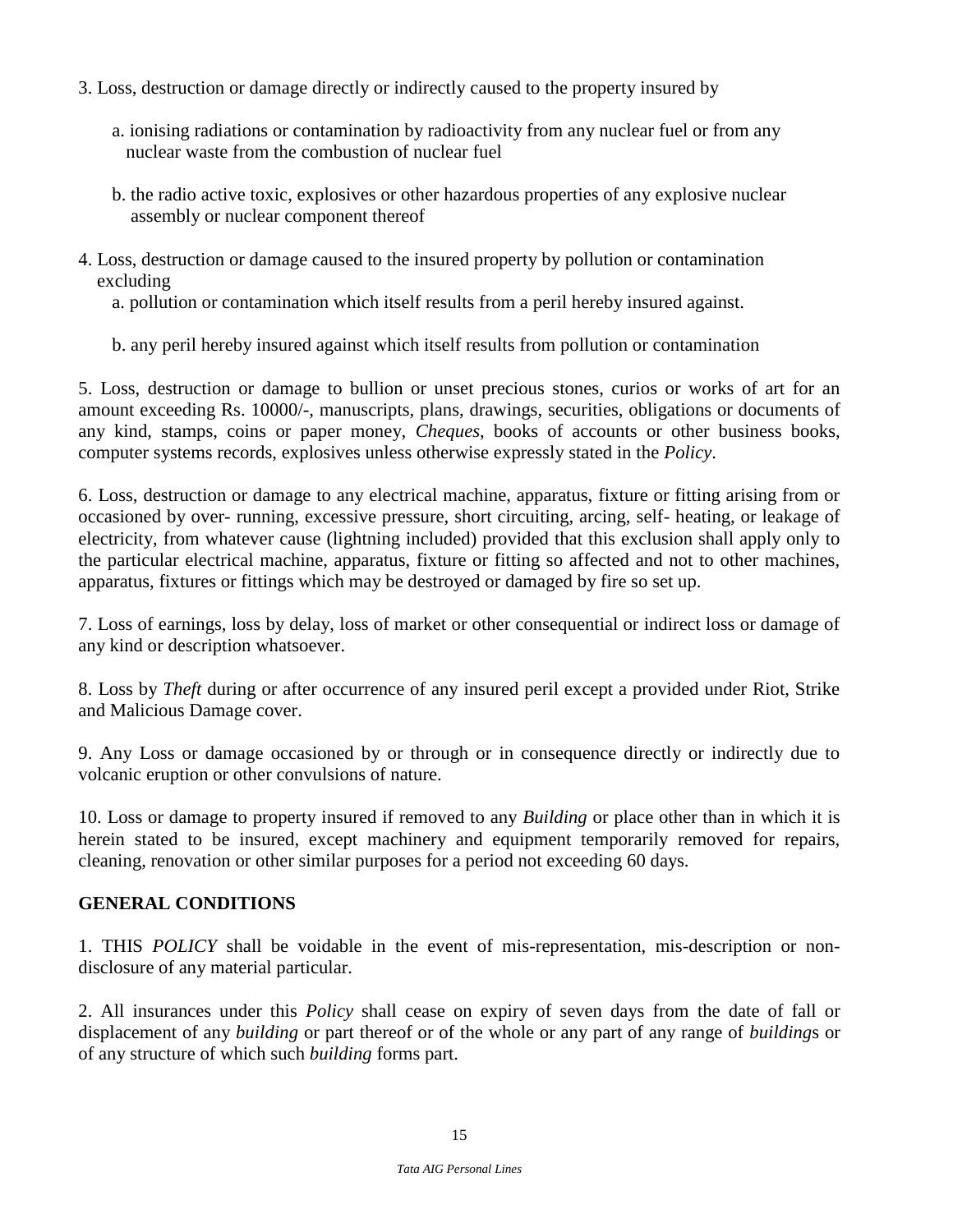PROVIDED such a fall or displacement is not caused by insured perils, loss or damage which is covered by this *Policy* or would be covered if such *building*, range of *building*s or structure were insured under this *Policy*.

Notwithstanding the above, the Company subject to an express notice being given as soon as possible but not later than seven days of any such fall or displacement may agree to continue the insurance subject to revised rates, terms and conditions as may be decided by it and confirmed in writing to this effect.

3. Under any of the following circumstances the insurance ceases to attach as regards the property affected unless the Insured, before the occurrence of any loss or damage, obtains the sanction of the Company signified by endorsement upon the *Policy* by or on behalf of the Company: -

a) If the trade or manufacture carried on be altered, or if the nature of the occupation of or other circumstances affecting the *Building* insured or containing the insured property be changed in such a way as to increase the risk of loss or damage by Insured Perils.

b) If the *Building* insured or containing the insured property becomes *Unoccupied* and so remains for a period of more than 30 days.

c) If the interest in the property passes from the insured otherwise than by will or operation of l aw.

4. This insurance does not cover any loss or damage to property which, at the time of the happening of such loss or damage, is insured by or would, but for the existence of this *Policy*, be insured by any marine *Policy* or policies except in respect of any excess beyond the amount which would have been payable under the marine *Policy* or policies had this insurance not been effected.

5. This insurance may be terminated at any time at the request of the Insured, in which case the Company will retain the premium at customary *Short period rate* for the time the *Policy* has been in force. This insurance may also at any time be terminated at the option of the Company, on 15 days' notice to that effect being given to the Insured, in which case the Company shall be liable to repay on demand a rateable proportion of the premium for the unexpired term from the date of the cancellation.

6. (i) On the happening of any loss or damage the Insured shall forthwith give notice thereof to the Company and shall within 15 days after the loss or damage, or such further time as the Company may in writing allow in that behalf, deliver to the Company

(a) A claim in writing for the loss or damage containing as particular an account as may be reasonably practicable of all the several articles or items or property damaged or destroyed, and of the amount of the loss or damage thereto respectively, having regard to their value at the time of the loss or damage not including profit of any kind.

(b) Particulars of all other insurances, if any

The Insured shall also at all times at his own expense produce, procure and give to the Company all such further particulars, plans, specification books, vouchers, invoices, duplicates or copies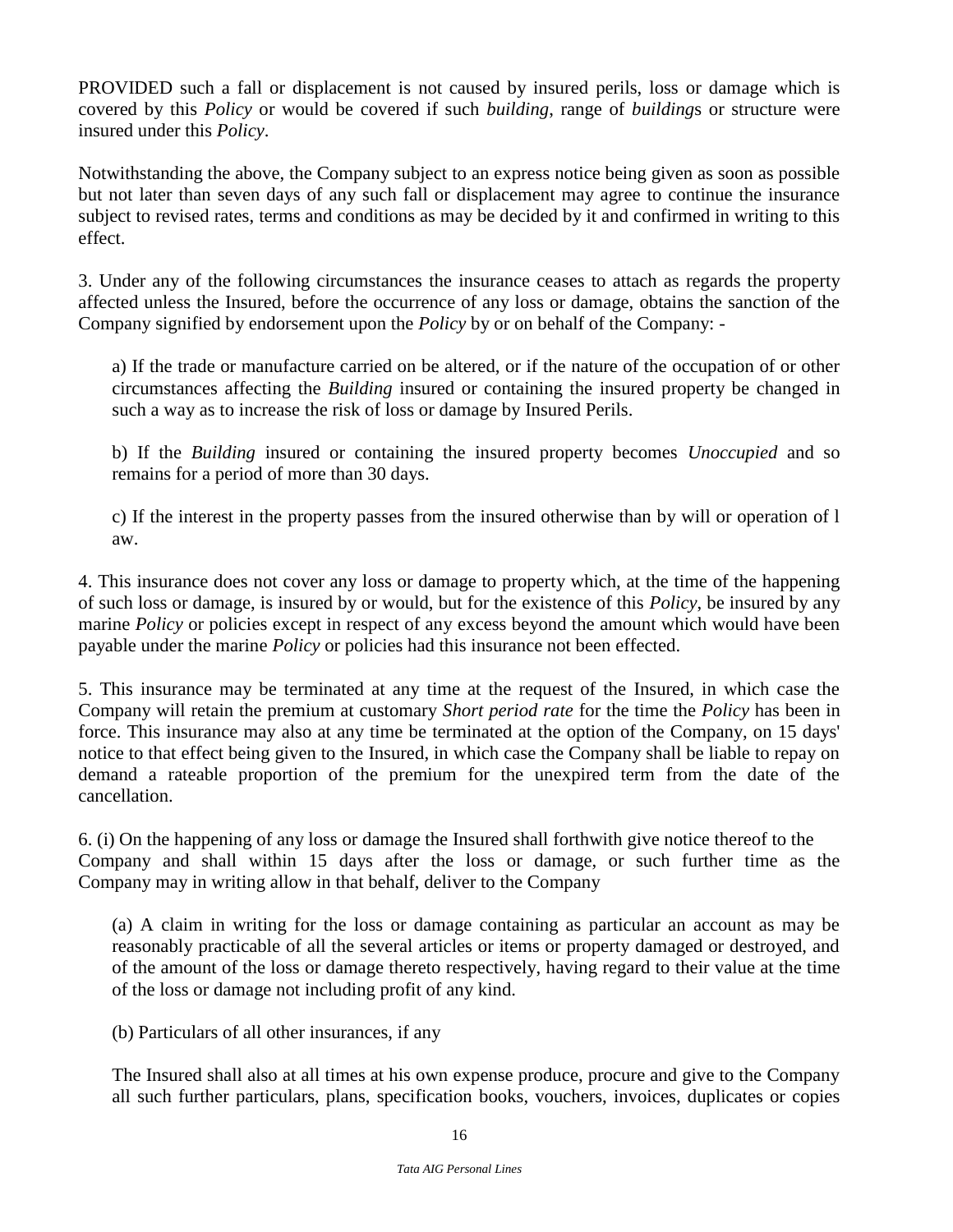thereof, documents, investigation reports (internal/external), proofs and information with respect to the claim and the origin and cause of the fire and the circumstances under which the loss or damage occurred, and any matter touching the liability or the amount of the liability of the Company as may be reasonably required by or on behalf of the Company together with a declaration on oath or in other legal form of the truth of the claim and of any matters connected therewith.

No claim under this *Policy* shall be payable unless the terms of this Conditions have been complied with.

(ii) In no case whatsoever shall the Company be liable for any loss or damage after the expiration of 12 months from the happening of the loss or damage unless the claim is the subject of pending action or arbitration; it being expressly agreed and declared that if the Company shall disclaim liability for any claim hereunder and such claim shall not within 12 calendar months from the date of the disclaimer have been made the subject matter of a suit in a court of law then the claim shall for all purposes be deemed to have been abandoned and shall not thereafter be recoverable hereunder.

7. On the happening of loss or damage to any of the property insured by this *Policy*, the Company may

a) enter and take and keep possession of the *building* or premises where the loss or damage has happened.

b) take possession of or require to be delivered to it any property of the Insured in the *building* or on the premises at the time of the loss or damage.

c) keep possession of any such property and examine, sort, arrange, remove or otherwise deal with the same.

d) sell any such property or dispose of the same for account of whom it may concern.

The powers conferred by this condition shall be exercisable by the Company at any time until notice in writing is given by the insured that he makes no claim under the *Policy*, or if any claim is made, until such claim is finally determined or withdrawn, and the Company shall not by any act done in the exercise or purported exercise of its powers hereunder, incur any liability to the Insured or diminish its rights to rely upon any of the conditions of this *Policy* in answer to any claim.

If the insured or any person on his behalf shall not comply with the requirements of the Company or shall hinder or obstruct the Company, in the exercise of its powers hereunder, all benefits under this *Policy* shall be forfeited.

The Insured shall not in any case be entitled to abandon any property to the Company whether taken possession of by the Company or not.

8. If the claim be in any respect fraudulent, or if any false declaration be made or used in support thereof or if any fraudulent means or devices are used by the Insured or any one acting on his behalf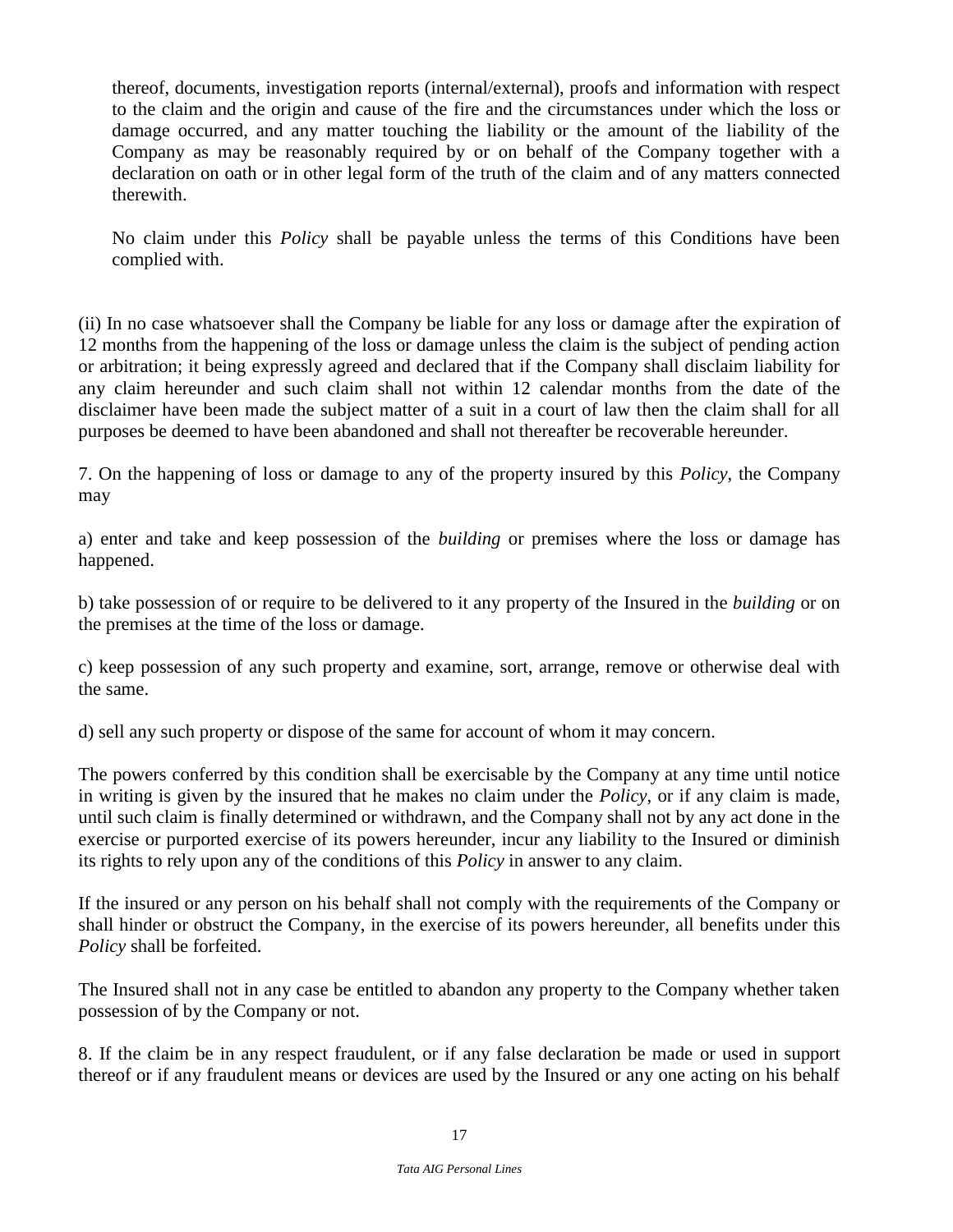to obtain any benefit under the *Policy* or if the loss or damage be occasioned by the willful act, or with the connivance of the Insured, all benefits under this *Policy* shall be forfeited.

9. If the property hereby insured shall at the breaking out of any fire or at the commencement of any destruction of or damage to the property by any other peril hereby insured against be collectively of greater value than the S*um Insured* thereon, then the Insured shall be considered as being his own insurer for the difference and shall bear a rateable proportion of the loss accordingly. Every item, if more than one, of the *Policy* shall be separately subject to this condition.

10. If at the time of any loss or damage happening to any property hereby insured there be any other subsisting insurance or insurances, whether effected by the Insured or by any other person or persons covering the same property, this Company shall not be liable to pay or contribute more than its rateable proportion of such loss or damage.

11. The Insured shall at the expense of the Company do and concur in doing, and permit to be done, all such acts and things as may be necessary or reasonably required by the Company for the purpose of enforcing any rights and remedies or of obtaining relief or indemnity from other parties to which the Company shall be or would become entitled or subrogated, upon its paying for or making good any loss or damage under this *Policy*, whether such acts and things shall be or become necessary or required before or after his indemnification by the Company.

12. If any dispute or difference shall arise as to the quantum to be paid under this *Policy* (liability being otherwise admitted) such difference shall independently of all other questions be referred to the decision of a sole arbitrator to be appointed in writing by the parties to or if they cannot agree upon a single arbitrator within 30 days of any party invoking arbitration, the same shall be referred to a panel of three arbitrators, comprising of two arbitrators, one to be appointed by each of the parties to the dispute/difference and the third arbitrator to be appointed by such two arbitrators and arbitration shall be conducted under and in accordance with the provisions of the Arbitration and Conciliation Act, 1996.

It is clearly agreed and understood that no difference or dispute shall be referable to arbitration as hereinbefore provided, if the Company has disputed or not accepted liability under or in respect of this *Policy*.

It is hereby expressly stipulated and declared that it shall be a condition precedent to any right of action or suit upon this *Policy* that the award by such arbitrator/ arbitrators of the amount of the loss or damage shall be first obtained.

13. Every notice and other communication to the Company required by these conditions must be written or printed.

14. At all times during the *Period of Insurance* of this *Policy* the insurance cover will be maintained to the full extent of the respective *Sum Insured* in consideration of which upon the settlement of any loss under this *Policy*, pro-rata premium for the unexpired period from the date of such loss to the expiry of *Period of Insurance* for the amount of such loss shall be payable by the insured to the Company.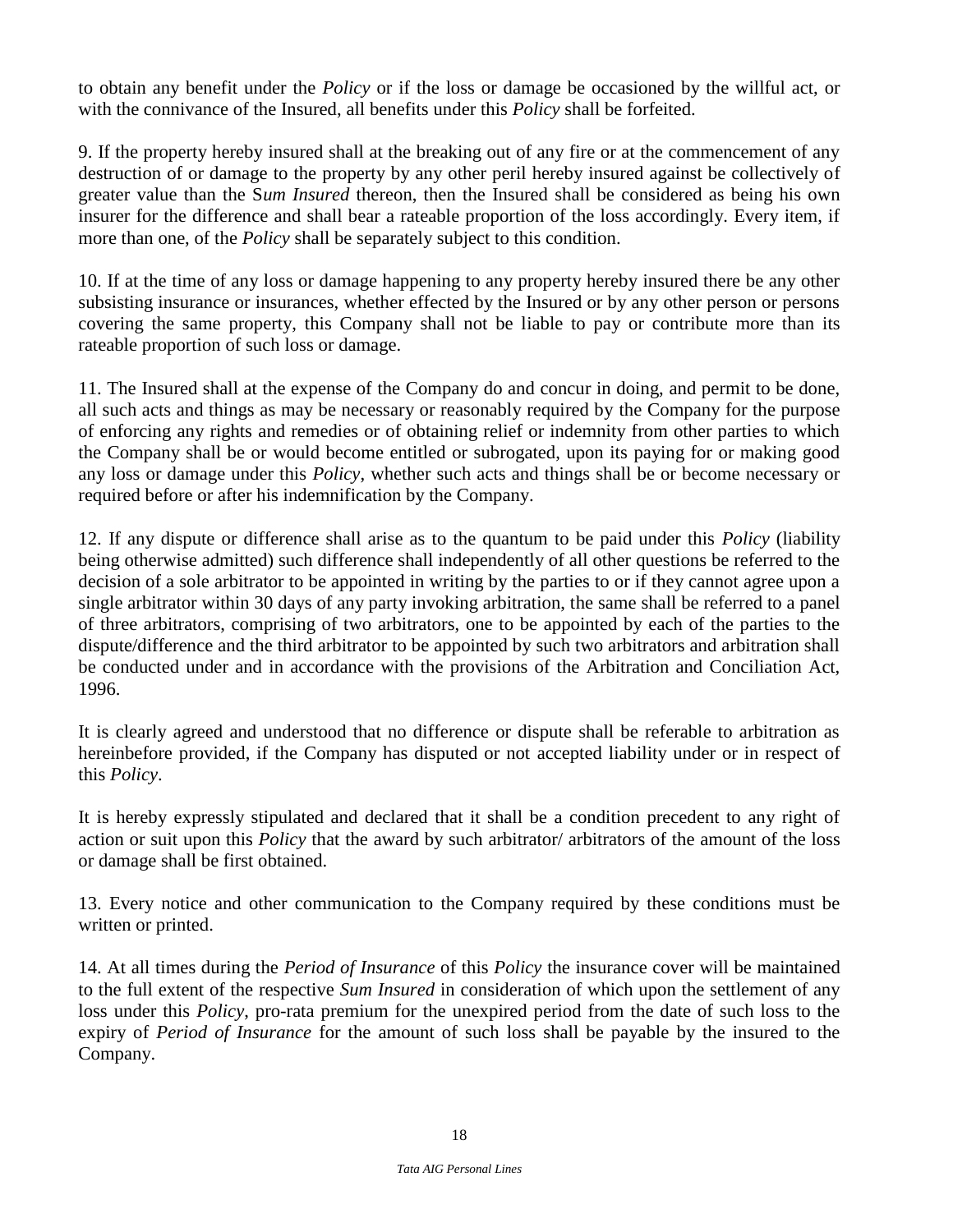The additional premium referred above shall be deducted from the net claim amount payable under the *Policy*. This continuous cover to the full extent will be available notwithstanding any previous loss for which the company may have paid hereunder and irrespective of the fact whether the additional premium as mentioned above has been actually paid or not following such loss. The intention of this condition is to ensure continuity of the cover to the insured subject only to the right of the company for deduction from the claim amount, when settled, of pro-rata premium to be calculated from the date of loss till expiry of the *Policy*.

Notwithstanding what is stated above, the *Sum Insured* shall stand reduced by the amount of loss in case the insured immediately on occurrence of the loss exercises his option not to reinstate the *Sum Insured* as above.

## **First Loss cover for Contents:**

First loss limit (expressed as % of total value of *Contents* declared for insurance) will be as specified in the *Schedule* and shall be deemed as *Benefit Sum Insured*.

General Condition 4) g) shall not apply to this benefit and "Condition of partial average" as below shall apply.

Condition of partial average:

It is hereby declared and agreed that this *Policy* is issued as the First Loss Insurance up to % of the insured's total value of *Contents* (100%) as limit in the schedule attached and forming part of the policy.

It is further declared and agreed that in the event of the total value of contents at risk at the time of loss be greater by more than15% of the total value declared for the purpose of this insurance and incorporated in the schedule, the insured shall be considered as being his own insurer, for the difference, and shall bear rateable share of the loss accordingly. Every item, if more than one, of the policy, shall be separately subject to this condition.

Subject otherwise to terms, conditions and exceptions of the policy.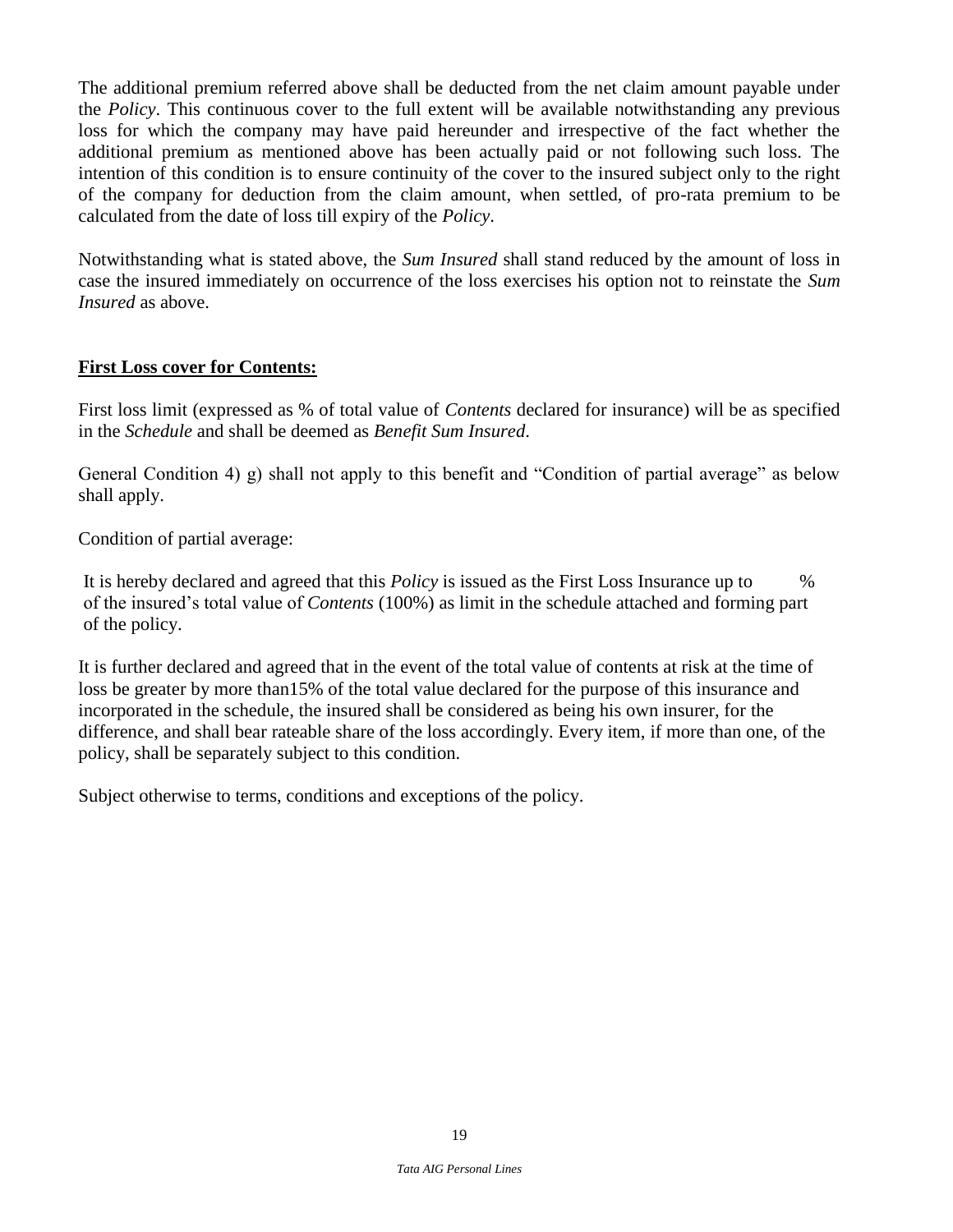## **BENEFIT: BURGLARY & THEFT**

### 1) **What** *We* **Will Cover**

*We* will pay *You* for the loss and damage caused by *Burglary* or *Theft* including *Larceny* and/or attempted *Burglary* or *Theft* including *Larceny* to:

- a) *Your Home* subject to a maximum payment of 10% of the *Benefit Sum Insured* or Rs.5,000/ whichever is less, and/or
- b) the *Contents* of *Your Home* up to the *Benefit Sum Insured*, and/or
- c) Newly purchased *Contents* i.e. purchased after commencement of *Policy*, subject to maximum payment of 10% of the *Benefit Sum Insured or Rs. 50,000,* whichever is less, duly supported by original purchase invoice/bill, and/or
- d) *Contents* that *You* have placed in safe custody during *Your* temporary absence from *Your Home* as long as the placement of such *Contents* does not exceed a total of 120 days in any one *Period of Insurance*, subject to a maximum payment of 10% of the *Benefit Sum Insured* or Rs.10,000/- whichever is less, and/or,
- e) *Contents* that have been removed to private residential accommodation (not being *Your Home)* that is being occupied by *You* and/or *Your Family* for a period not exceeding 30 consecutive days in any one *Period of Insurance*, subject to a maximum payment of 10% of the *Benefit Sum Insured* or Rs.10, 000/- whichever is less, and/or.
- f) *Personal Money* not exceeding *1% of Benefit Sum Insured or Rs.10,000 whichever is less.*

#### 2) **What** *We* **Will Not Cover**

*We* will not make payment to *You* under this Benefit:

- a) If the loss or damage occurs while *Your Home* is *Unoccupied* unless informed to the Company at the time of applying for insurance or prior to *Home* being *Unoccupied* signified by an endorsement on the *Policy* by or on behalf of the Company
- b) If *You* and/or *Your Family* and/or *Your Domestic Staff* are directly and / or indirectly in any way involved in or concerned with the actual or attempted *Burglary, Theft* and *Larceny*
- c) In respect of any *Kutcha Construction*.
- d) For any loss or damage to livestock, motor *Vehicles*, pedal cycles, *Personal Money,* securities for money, stamp, bullion, deeds, bonds, bills of exchange, promissory notes, stock or share certificates, business books, manuscripts, documents of any kind, unset precious stones, *Jewellery*, *Valuables*, ATM or credit cards (unless previously specifically declared to and accepted by *Us* and / or as provided in the *Policy Schedule*).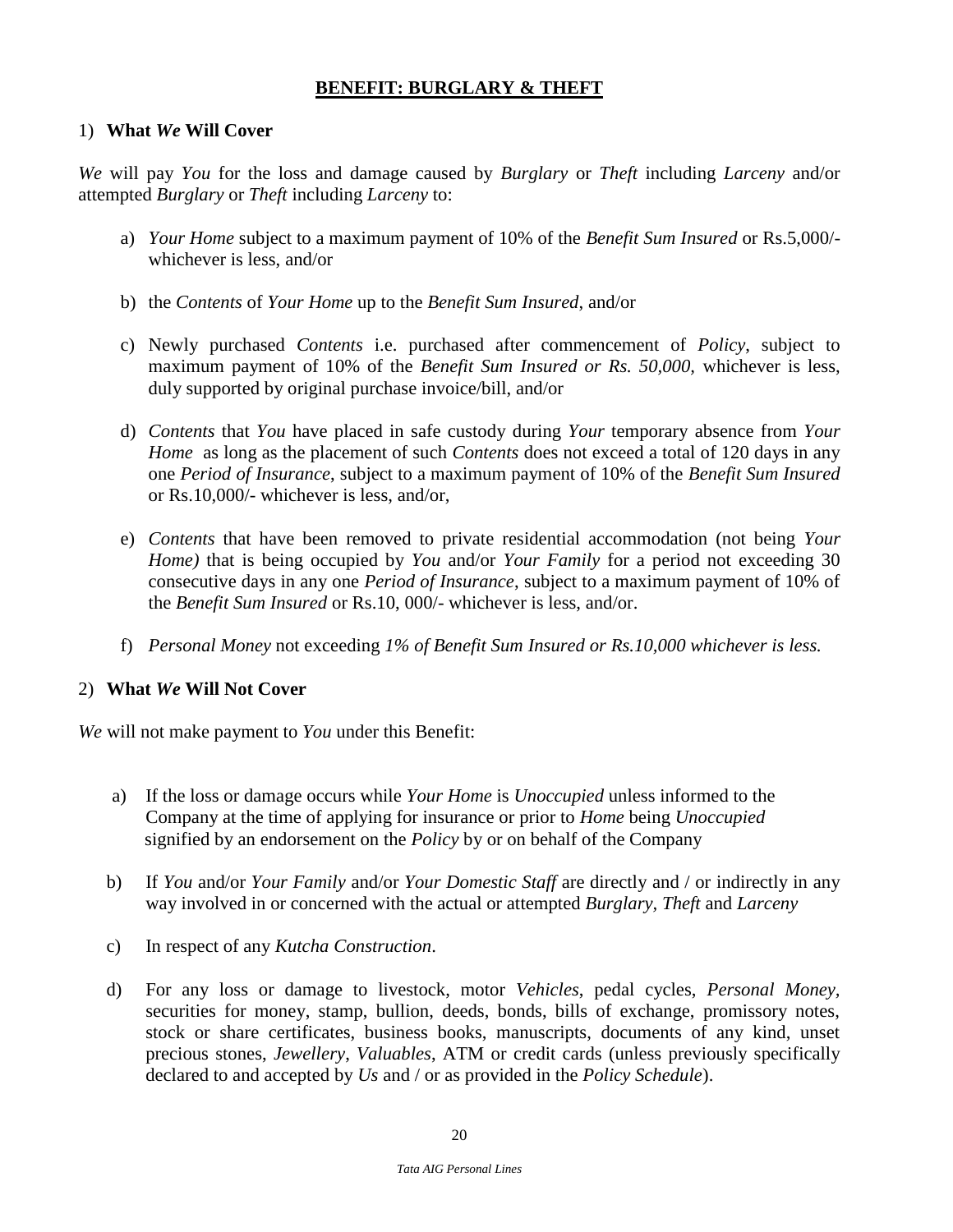- e) For the first Rs 250 of each and every claim under this Benefit excluding claim for *Personal Money, Jewellery* and *Valuables*. In case of claim for *Personal Money*, *Jewellery* and *Valuables* first Rs. 1000.
- f) Under and for any interest in the property insured which has come into existence subsequent to this *Policy* having come into effect in excess of what is provided under item "c" of "What *We* will cover".
- *g)* For loss or damage to *Personal Money, Jewellery* and *valuables* due to *Larceny.*
- *h)* For any loss or damage caused by use of the key to the insured premises or any duplicate thereof belonging to the Insured, unless such key has been obtained by assault or violence or any threat thereof.

*Special provision:* Newly purchased *Contents* as mentioned in Para "c" of "What *We* will Cover*"*  will also be covered under Benefit – "Fire and Special perils".

## **Additional benefits:**

## **1. Reproduction cost of Documents, Deeds:**

*We* will reimburse the cost of reproducing documents, deeds such as passport, driving license, title deeds, plans or any other personal identification documents up to Rs. 10,000 during *Period of Insurance* which are damaged or lost due to *Accident* or misfortune including any other related out of pocket expenses supported by bills.

#### **2. Property of domestic employees and guests:**

*We* will pay up to Rs. 25,000 during *Period of insurance* to cover the personal belongings of *Your Domestic Staff and* guests while it is on the insured premises excluding *Jewellery*, *Personal money* or any other *Valuable* items damaged due to perils covered under Benefit: Fire and Special Perils and Benefit: Burglary and Theft*.* 

#### **First Loss basis:**

Option I: (when total value of *Contents* is not declared)

General Condition 4) g) shall not apply to this Benefit.

Option II: (where total value of *Contents* is declared)

First loss limit (expressed as % of total value of *Contents* declared for insurance) will be as specified in the *Schedule* and shall be deemed as *Benefit Sum Insured*.

General Condition 4) g) shall not apply to this benefit and "Condition of partial average" as below shall apply.

Condition of partial average: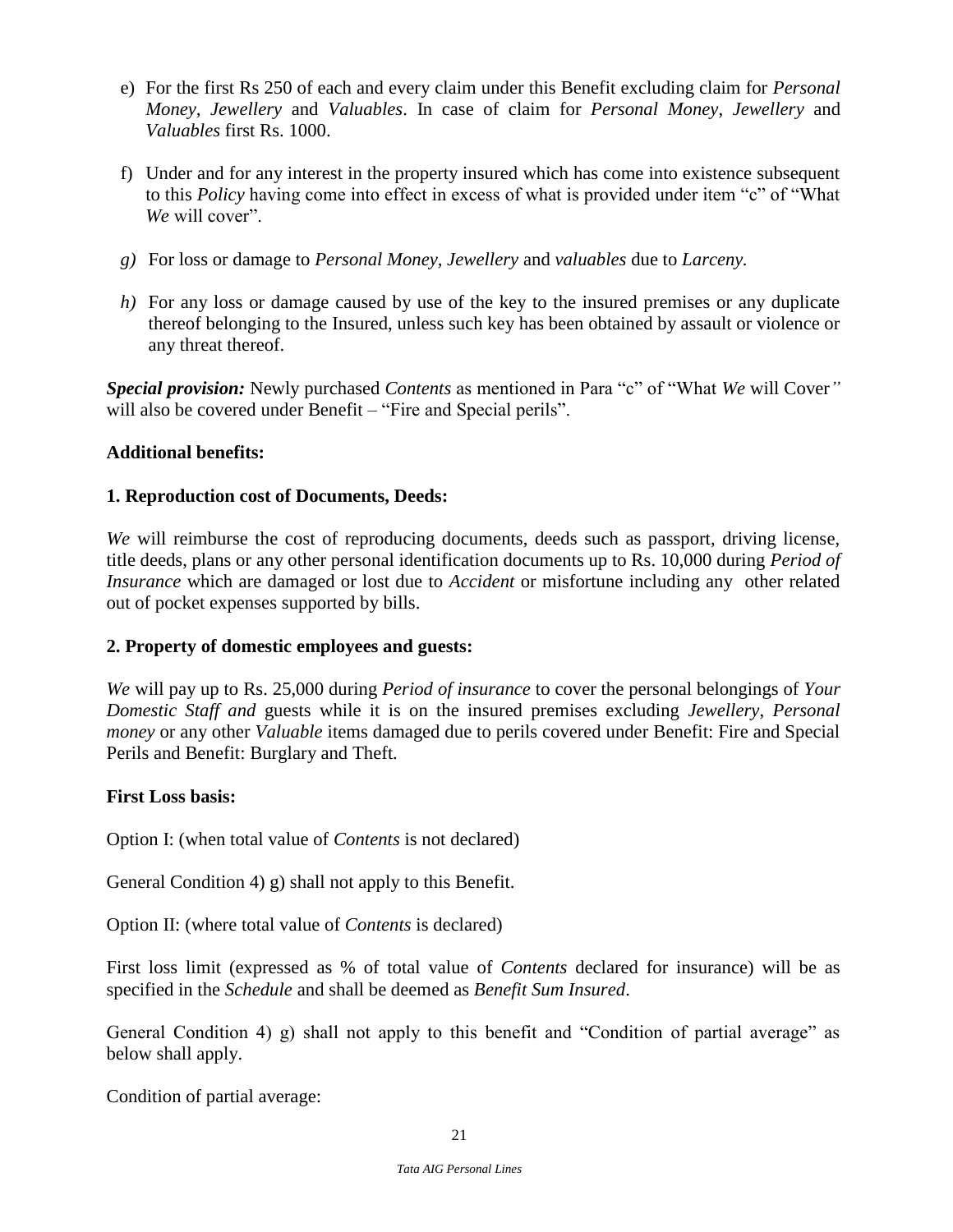It is hereby declared and agreed that this *Policy* is issued as the First Loss Insurance upto % of the insured's total value of *Contents* (100%) as limit in the schedule attached and forming part of the policy.

It is further declared and agreed that in the event of the total value of contents at risk at the time of loss be greater by more than15% of the total value declared for the purpose of this insurance and incorporated in the schedule, the insured shall be considered as being his own insurer, for the difference, and shall bear rateable share of the loss accordingly. Every item, if more than one, of the policy, shall be separately subject to this condition.

Subject otherwise to terms, conditions and exceptions of the policy.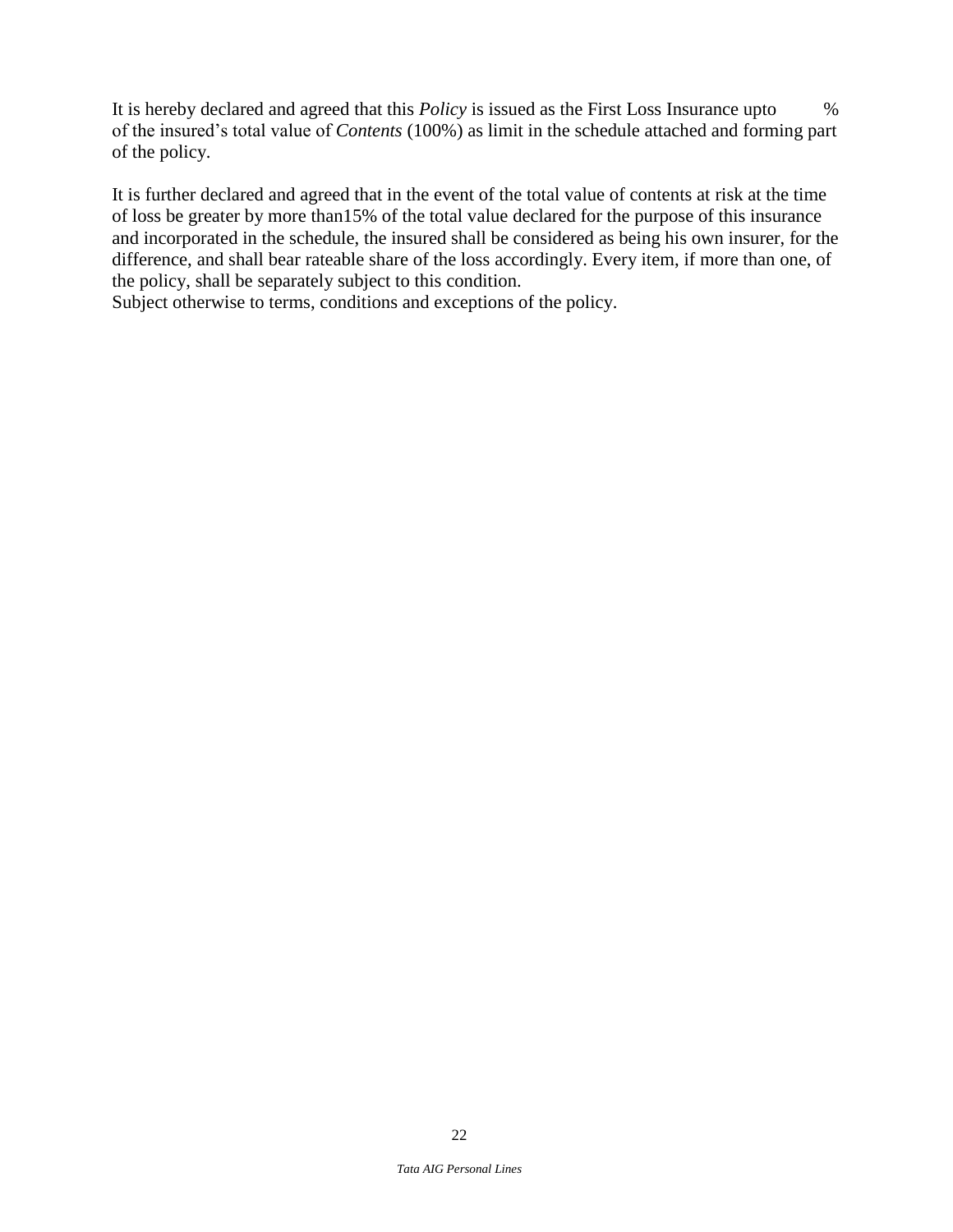## **CUSTOMER SERVICE AND GRIEVANCE PROCEDURE:**

*We* are committed to and constantly endeavour to give excellent service to all *Our* customers but *We* recognize that things do go wrong occasionally. In an unlikely event that *You* are not satisfied with the way in which *We* have dealt with you, as part of *Our* commitment to excellent customer service, *We* have an internal grievance resolution process in place to deal with any complaint *You* may have.

*We* have a 24/7 help line for addressing customer queries and grievances. The contact details of *Our* helpline are as under.

Toll Free: 1 800 11 99 66 ( from a BSNL/ MTNL landline) Tolled No: 022 6693 9500 Email: [customersupport@tata-aig.com](mailto:customersupport@tata-aig.com) Website : www.tata-aiggeneral.com You may also send a letter to *Our* Customer Support department, or visit *Our* Branch operations managers at any of *Our* branches across the country.

Our customer service executives are equipped to address queries and attend to *Your* grievances. *Our* executives will help *You* in any way they can and most of *Your* concerns can be resolved quickly. If they are unable to satisfy *You* or there are matters which require more detailed enquiries, they will refer the matter to the appropriate authority who will immediately deal with the matter. In such a scenario, *We* will contact *You* with an update and give *You* an expected date of response/resolution.

After investigating the matter internally and subsequent closure, *We* will send *Our* response within a period of 10 days from the date of receipt of the complaint. In case the resolution is likely to take a longer time, *We* will inform *You* of the same through an interim reply. This will be *Our* first level of grievance redressal process.

Escalation Level 1

For lack of a response, or if the resolution does not meet *Your* expectations, *You* can write to Manager - Customer Support by clicking here: [Manager.Customersupport@tata-aig.com.](mailto:Manager.Customersupport@tata-aig.com)After investigating the matter internally and subsequent closure, *We* will send *Our* response within a period of 8 days from the date of receipt at this email id.

Escalation Level 2

For lack of a response, or if the resolution still does not meet *Your* expectations, *You* can write to the Head - Customer Services by mailing to this id: [Head.customerservices@tata-aig.com.](mailto:Head.customerservices@tata-aig.com) After examining the matter, *We* will send *You Our* final response within a period of 7 days from the date of receipt of *Your* complaint on this email id.

If *You* still do not agree with *Our* final decision, you may approach the insurance ombudsman. This is an independent body which will investigate the matter and make its decision. Details of office of Insurance Ombudsman is as listed below.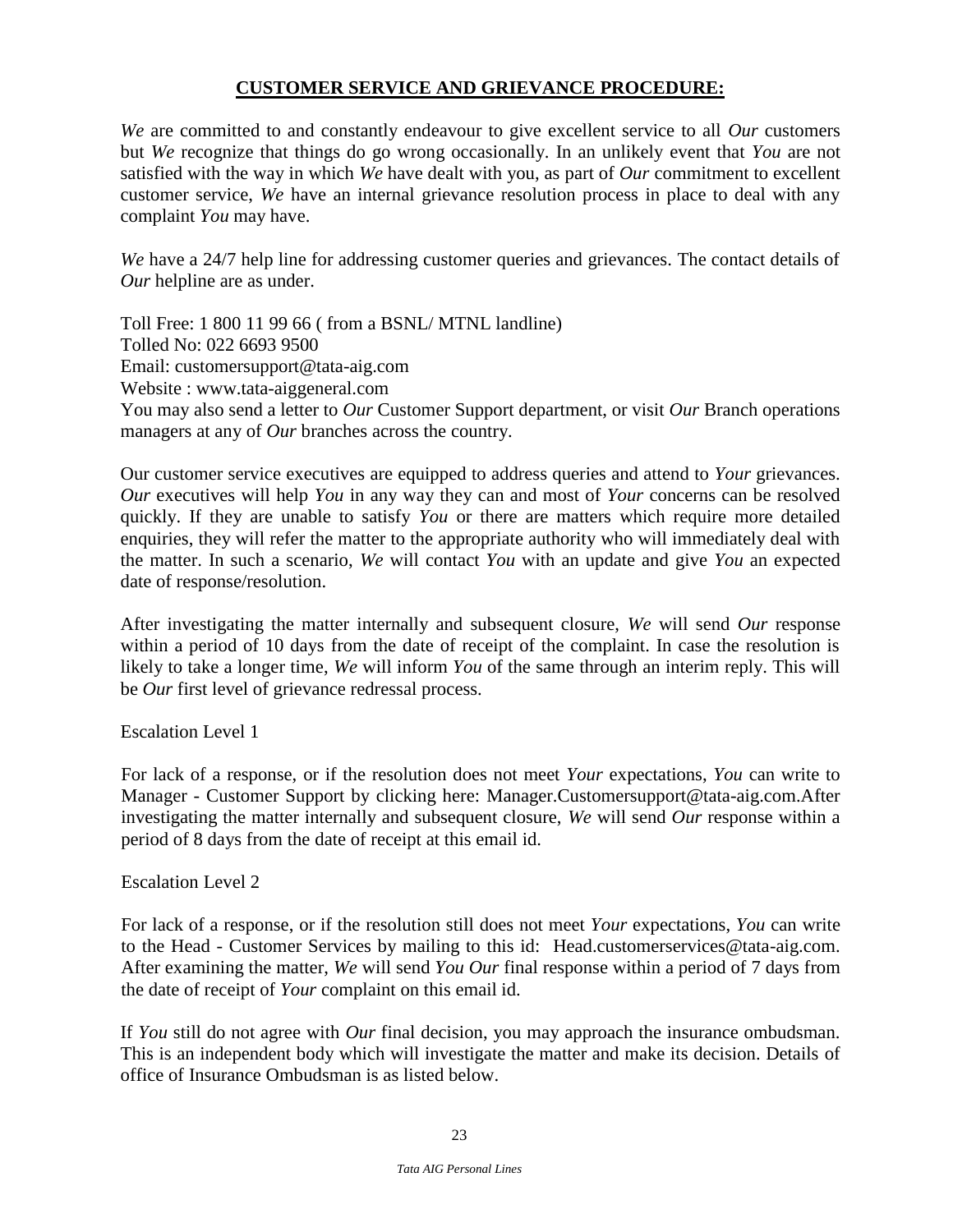| OFFICE OF THE NAME OF |                 | <b>CONTACT DETAILS</b>                       | <b>AREAS OF</b>         |
|-----------------------|-----------------|----------------------------------------------|-------------------------|
| <b>OMBUDSMAN</b>      | <b>THE</b>      |                                              | <b>JURISDICTION</b>     |
|                       | <b>OMBUDSME</b> |                                              |                         |
|                       | N               |                                              |                         |
| <b>AHMEDABAD</b>      |                 | Shri Amitabh Insurance Ombudsman Office      | Gujarat, UT of Dadra &  |
|                       |                 | of the Insurance Ombudsman                   | Nagar Haveli, Daman and |
|                       |                 | 2 nd floor, Ambica House                     | Diu                     |
|                       |                 | Nr. C.U.Shah College                         |                         |
|                       |                 | 5, Navyug Colony, Ashram                     |                         |
|                       |                 | Road,                                        |                         |
|                       |                 | <b>AHMEDABAD - 380 014</b>                   |                         |
|                       |                 | Tel.079-27546150                             |                         |
|                       |                 | Fax:079-27546142                             |                         |
|                       |                 | E-mail:                                      |                         |
|                       |                 | insombahd@rediffmail.com                     |                         |
| <b>BHOPAL</b>         | Shri            | <b>Insurance Ombudsman</b>                   | Madhya Pradesh &        |
|                       | N.A.Khan        | Office of the Insurance                      | Chhattisgarh            |
|                       |                 | Ombudsman Janak Vihar                        |                         |
|                       |                 | Complex, 2 nd floor                          |                         |
|                       |                 | Malviya Nagar,<br><b>BHOPAL</b>              |                         |
|                       |                 |                                              |                         |
|                       |                 | Tel. 0755-2769201/02                         |                         |
|                       |                 | Fax:0755-2769203                             |                         |
|                       |                 | E-mail:                                      |                         |
|                       |                 | bimalokpalbhopal@airtelbroad                 |                         |
|                       |                 | band.in                                      |                         |
|                       |                 | BHUBANESHW Shri S.K.Dhal Insurance Ombudsman | Orissa                  |
| AR                    |                 | Office of the Insurance                      |                         |
|                       |                 | Ombudsman 62, Forest Park                    |                         |
|                       |                 | <b>BHUBANESHWAR – 751</b>                    |                         |
|                       |                 | 009                                          |                         |
|                       |                 | Tel.0674-2596461(Direct)                     |                         |
|                       |                 | Secretary No.:0674-2596455                   |                         |
|                       |                 | Tele Fax - 0674-2596429                      |                         |
|                       |                 | E-mail: ioobbsr@dataone.in                   |                         |
| <b>CHANDIGARH</b>     | Shri            | <b>Insurance Ombudsman Office</b>            | Punjab, Haryana,        |
|                       | K.M.Chadha      | of the Insurance Ombudsman                   | Himachal Pradesh, Jammu |
|                       |                 | S.C.O. No.101, 102 & 103 2 nd                | & Kashmir, UT of        |
|                       |                 | floor, Batra Building                        | Chandigarh              |
|                       |                 | Sector 17-D,                                 |                         |
|                       |                 | <b>CHANDIGARH - 160 017</b>                  |                         |
|                       |                 | Tel.: 0172-2706196                           |                         |
|                       |                 | Fax: 0172-2708274                            |                         |
|                       |                 | E-mail: ombchd@yahoo.co.in                   |                         |
| <b>CHENNAI</b>        | Shri            | <b>Insurance Ombudsman Office</b>            | Tamil Nadu, UT-         |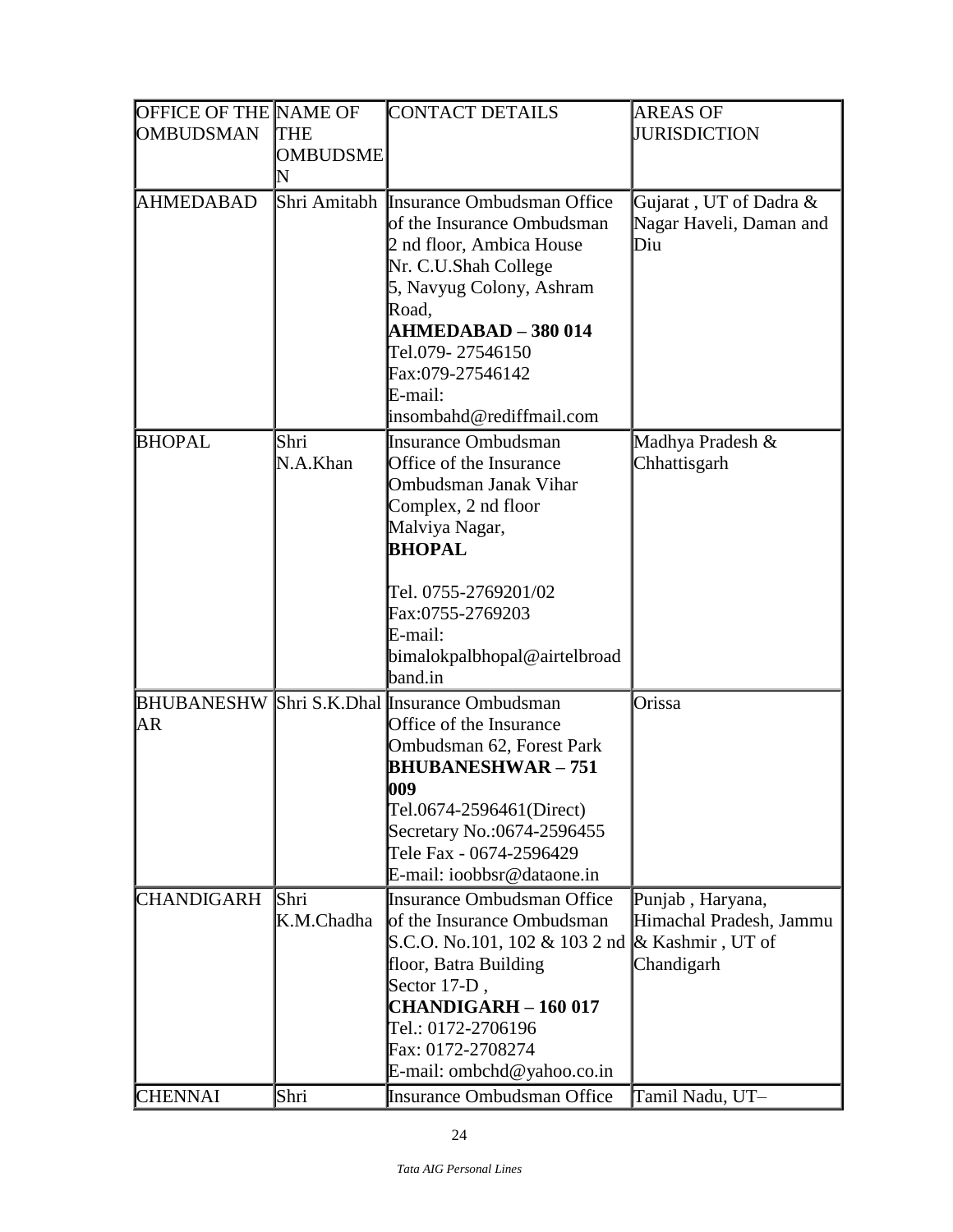|                  | K.Sridhar  | of the Insurance Ombudsman                          | Pondicherry Town and        |
|------------------|------------|-----------------------------------------------------|-----------------------------|
|                  |            | Fatima Akhtar Court, 4 th                           | Karaikal (which are part of |
|                  |            | floor, 453 (old 312) Anna Salai, UT of Pondicherry) |                             |
|                  |            | Teynampet,                                          |                             |
|                  |            | <b>CHENNAI - 600 018</b>                            |                             |
|                  |            | Tel. 044-24333678                                   |                             |
|                  |            | Fax: 044-24333664                                   |                             |
|                  |            | E-mail:                                             |                             |
|                  |            | insombud@md4.vsnl.net.in                            |                             |
| <b>NEW DELHI</b> | Sri        | <b>Insurance Ombudsman Office</b>                   | Delhi & Rajashthan          |
|                  | P.K.Mishra | of the Insurance Ombudsman                          |                             |
|                  |            | 2/2 A, Universal Insurance                          |                             |
|                  |            | Bldg. Asaf Ali Road                                 |                             |
|                  |            | <b>NEW DELHI - 110 002</b>                          |                             |
|                  |            | Tel. 011-23239611                                   |                             |
|                  |            | Fax: 011-23230858                                   |                             |
|                  |            | E-mail:                                             |                             |
|                  |            | iobdelraj@rediffmail.com                            |                             |
| <b>GUWAHATI</b>  | Shri Sarat | Insurance Ombudsman Office                          | Assam, Meghalaya,           |
|                  | Chandra    | of the Insurance Ombudsman                          | Manipur, Mizoram,           |
|                  | Sarma      | Jeevan Nivesh, 5 th floor                           | Arunachal Pradesh,          |
|                  |            | Nr. Panbazar Overbridge, S.S.                       | Nagaland and Tripura        |
|                  |            | Road                                                |                             |
|                  |            | <b>GUWAHATI - 781 001</b>                           |                             |
|                  |            | Tel.: 0361-2131307 Fax:0361-                        |                             |
|                  |            | 2732937                                             |                             |
|                  |            | E-mail: omb_ghy@sify.com                            |                             |
| <b>HYDERABAD</b> | Shri       | Insurance Ombudsman                                 | Andhra Pradesh, Karnataka   |
|                  |            | P.A.Chowdar Office of the Insurance                 | and UT of Yanam $-$ a part  |
|                  | y          | Ombudsman                                           | of the UT of Pondicherry    |
|                  |            | 6-2-46, 1 st floor, Moin Court                      |                             |
|                  |            | Lane Opp. Saleem Function                           |                             |
|                  |            | Palace, A.C.Guards,                                 |                             |
|                  |            | Lakdi-Ka-Pool HYDERABAD                             |                             |
|                  |            | 500 004                                             |                             |
|                  |            | Tel. 040-23325325                                   |                             |
|                  |            | Fax: 040-23376599                                   |                             |
|                  |            | E-mail:                                             |                             |
|                  |            | hyd2_insombud@sancharnet.in                         |                             |
| <b>ERNAKULAM</b> | Shri James | <b>Insurance Ombudsman</b>                          | Kerala, UT of (a)           |
|                  | Muricken   | Office of the Insurance                             | Lakshadweep, $(b)$ Mahe $-$ |
|                  |            | Ombudsman                                           | a part of UT of             |
|                  |            | 2 ND Floor, CC 27/2603,                             | Pondicherry                 |
|                  |            | Pulinat Building,                                   |                             |
|                  |            | Opp. Cochin Shipyard,                               |                             |
|                  |            | M.G. Road,                                          |                             |
|                  |            | <b>ERNAKULAM - 682 015</b>                          |                             |